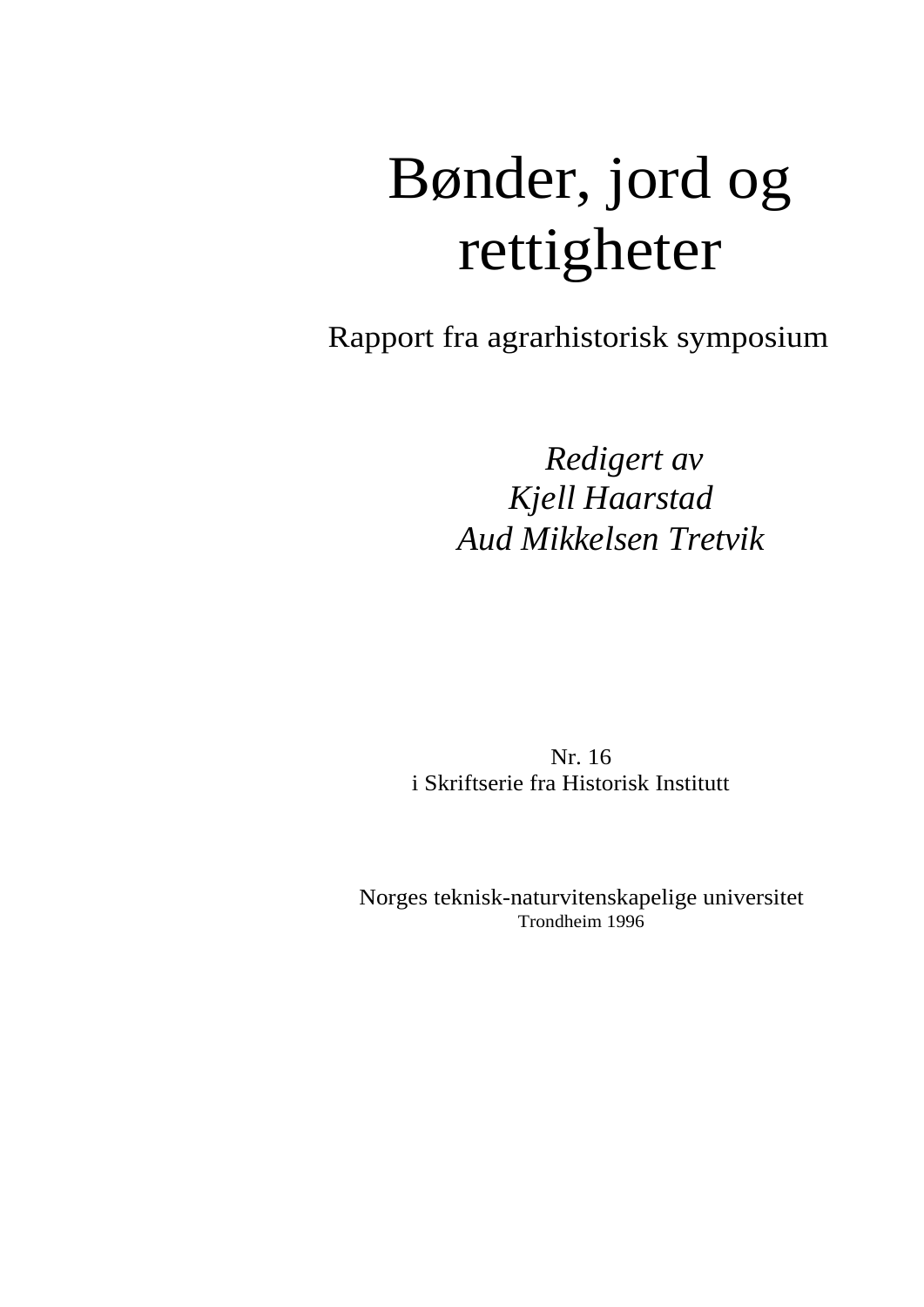*Copyright* © *Forfatterne og Historisk institutt* 

*ISSN: 0805-0589 ISBN: 82-7765-016-7* 

*Det må ikke kopieres fra denne bok ut over det som er tillatt etter bestemmelser i "Lov om opphavsrett til åndsverk", "Lov om rett til fotografi" og "Avtale mellom staten og rettighetshavernes organisasjoner om kopiering av opphavsrettslig beskyttet verk i undervisningsvirksomhet".* 

*Trykk: Reprosentralen, Dragvoll, UNIT og Adresseavisens trykkeri (omslag)* 

*Trondheim, Historisk institutt, 1996* 

*Historisk institutt Norges teknisk-naturvitenskapelige universitet N-7055 Dragvoll* 

*Forsidebilde: Kart over Reitan tegnet av Heidi Jensen etter utskiftingskart 1940. Orginal: Jordskifteverkets kartarkiv, S-T 1137.*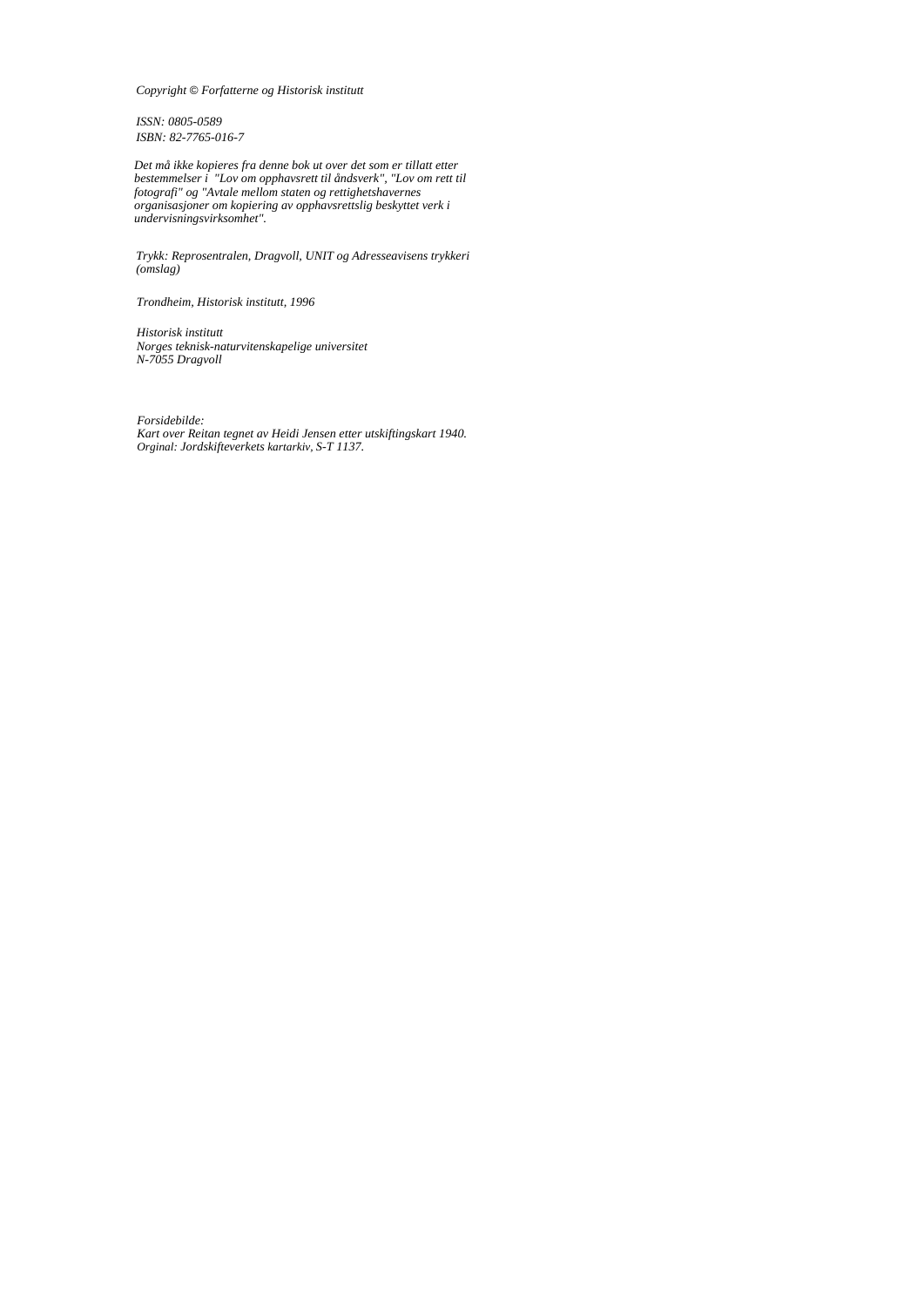# **Innhold**

- 7 -

Innledning

- 17 -

*Werner Rösener:*  Peasant Revolts in Late Medieval Germany and the Peasants' War of 1525.

- 31-

*Tore Iversen:*  Bønder og ufrihet i Norge og Vesteuropa i høymiddelalderen.

- 43-

*Helge Salvesen:*  Om opphavssituasjonen for norske klyngetun.

- 63-

*Arnfinn Kjelland:*  Husmann eller småbrukar kring 1801? Litt om eigedomsstatusen til "husmannsplassane" i Lesja i siste del av 1700-talet.

- 79-

*Erling Berge:*  Types of Forest Commons in Norway and Sweden: Concepts for a precise description of the legal institutions.

-101-

*Hans Sevatdal:*  Lokale institusjonar for allmenningar og sameiger.

 $-119-$ 

*Aud Mikkelsen Tretvik:*  Om eksklusiv bruk av allmenning. Lovgivning og praksis.

- 137-

Om forfatterne/redaktørene.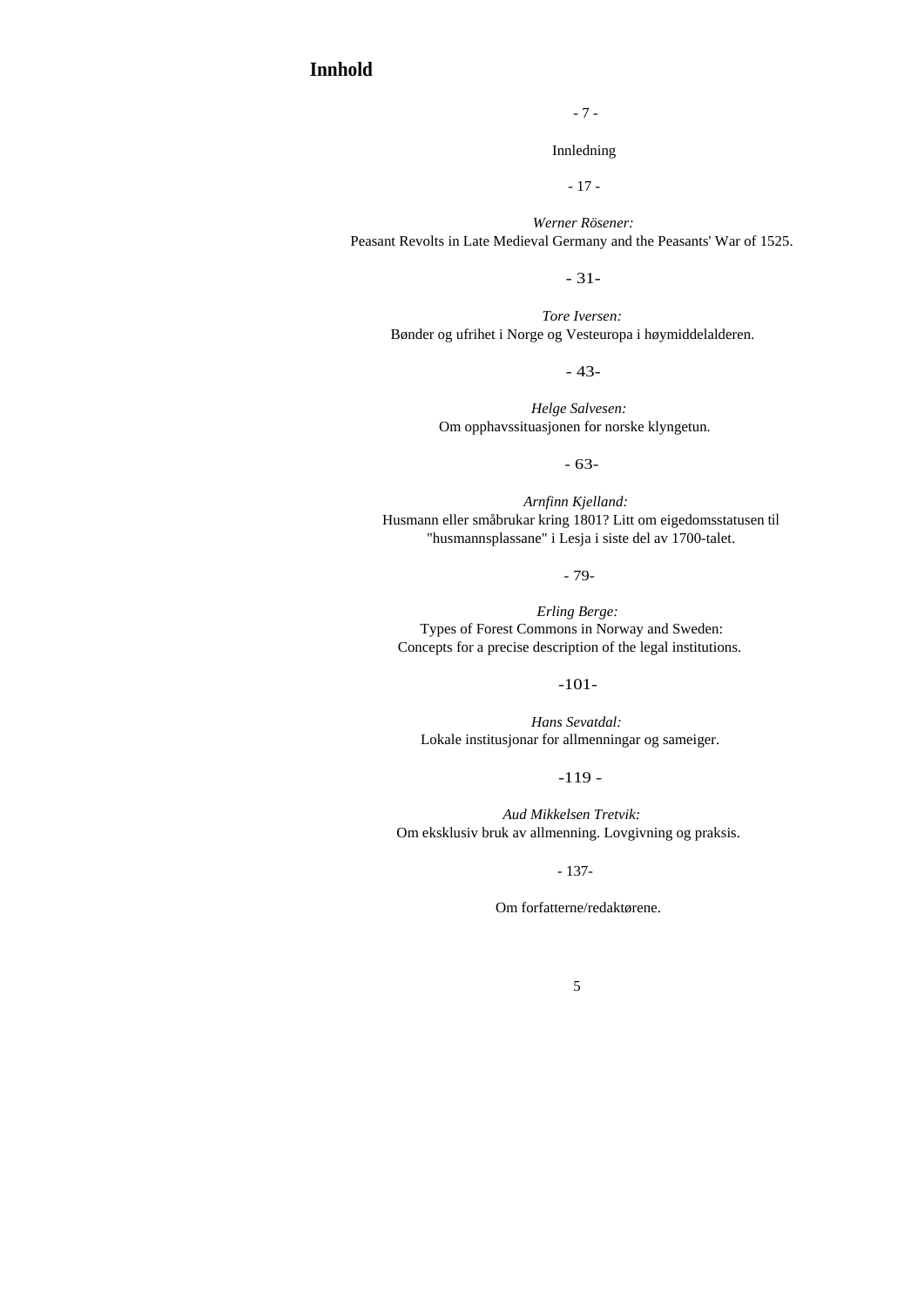# *Erling Berge*

# Types of Forest Commons in Norway and Sweden:

Concepts for a precise description of the legal institutions.

# Introduction

Institutions have consequences. The different institutions governing the use of forests resources, have different consequences both judged from a societal perspective (e.g. biodiversity, landscape quality, supply of timber) and judged from the perspective of the people depending on forest resources for their livelihood(e.g. work, pasture, fuel wood).

The complexity of various local constellations of users and institutions and the many efforts around the world to change and improve the management of common property resources in forests, make the question of what is the best design of an institution a central task for social science. One strategy for learning about what works well and what does not work well enough, is to study cases with a long history of management (Ostrom 1990).

The forest commons of Norway and Sweden have existed since pre-medieval times in one form or another. They have changed from being the open access "wastelands" around the local communities in pre-medieval time by way of being the King's commons open to be used by the people of the local communities, later to become the more or less personal property of the sovereign. The current system of commons in Scandinavia grew out of the struggle for control of the various fore st resources among the King, the growing group of capitalists looking for investment and profit, and the local farmers. The shifting fortunes of monarchy, the industrialisation of the economy, and democratisation of the polit Y all affected the system of forest commons that emerged.

Today most students will concur that the forest commons of Scandinavia are managed sustainably in the more limited sense of regeneration of the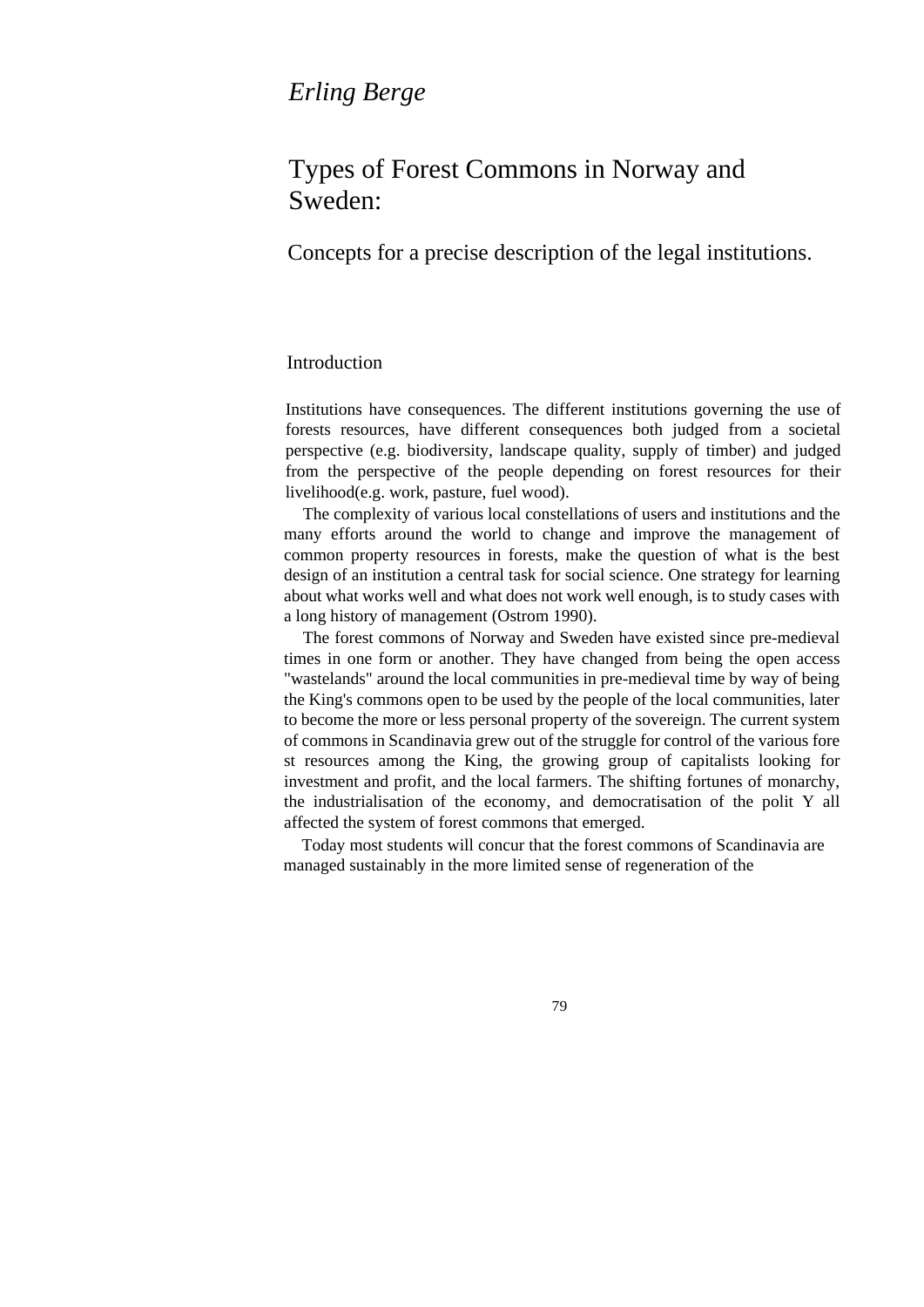$t$ timber<sup>1</sup>. And they appear to be healthy businesses operating to the benefit of those with rights of common as well as in service of the local community.

The long history of adaptations to shifting power constellations and resource interests has led me to the view that a closer study of the institutional structures of the various commons of Norway and Sweden will give some insights into how long-lasting and well functioning forest institutions may be designed. But even within Norway the variation among the commons is rather large. The distinction between state commons and bygd commons<sup>2</sup> is well known. But how can one understand the differences within each group? And what are the differences between a bygd commons and other land owned in common? Current theory on common property in resources does not say anything about internal differentiation of institutions. A first step must then be to develop ways of describing the differentiation.

The present paper will use the categories developed in the English law of property to give a detailed and precise description of the property rights regimes governing the re source utilisation in the various cases of common property in timber land.

#### Ways of describing a commons

A commons may be conceived either as an actor system or as a non-actor system. In the latter case the commons is an arena where several actors engage in struggles or co-operative ventures concerning the values inherent in the area, but no single actor can be said to be a "system-responsible" actor, representing the commoners as a collective.

Considered as an actor system the commons must in some sense have incorporated itself. One of the actors with interests in the commons or some new body have taken on the task of representing the interests of the commoners in governing the commons and this is acknowledged in some way by the external community. In Norway and Sweden this is done in acts defining the system of governance for the various types of commons. The success of these commons units in their tasks depends on the political and economic environment as well as the local struggles among the commoners.

In describing the commons we should keep in mind the various ways the social and natural contexts and the internal conditions shape activities and outcomes for the various units. A commons as an actor in a social system can be described in at least 9 different ways.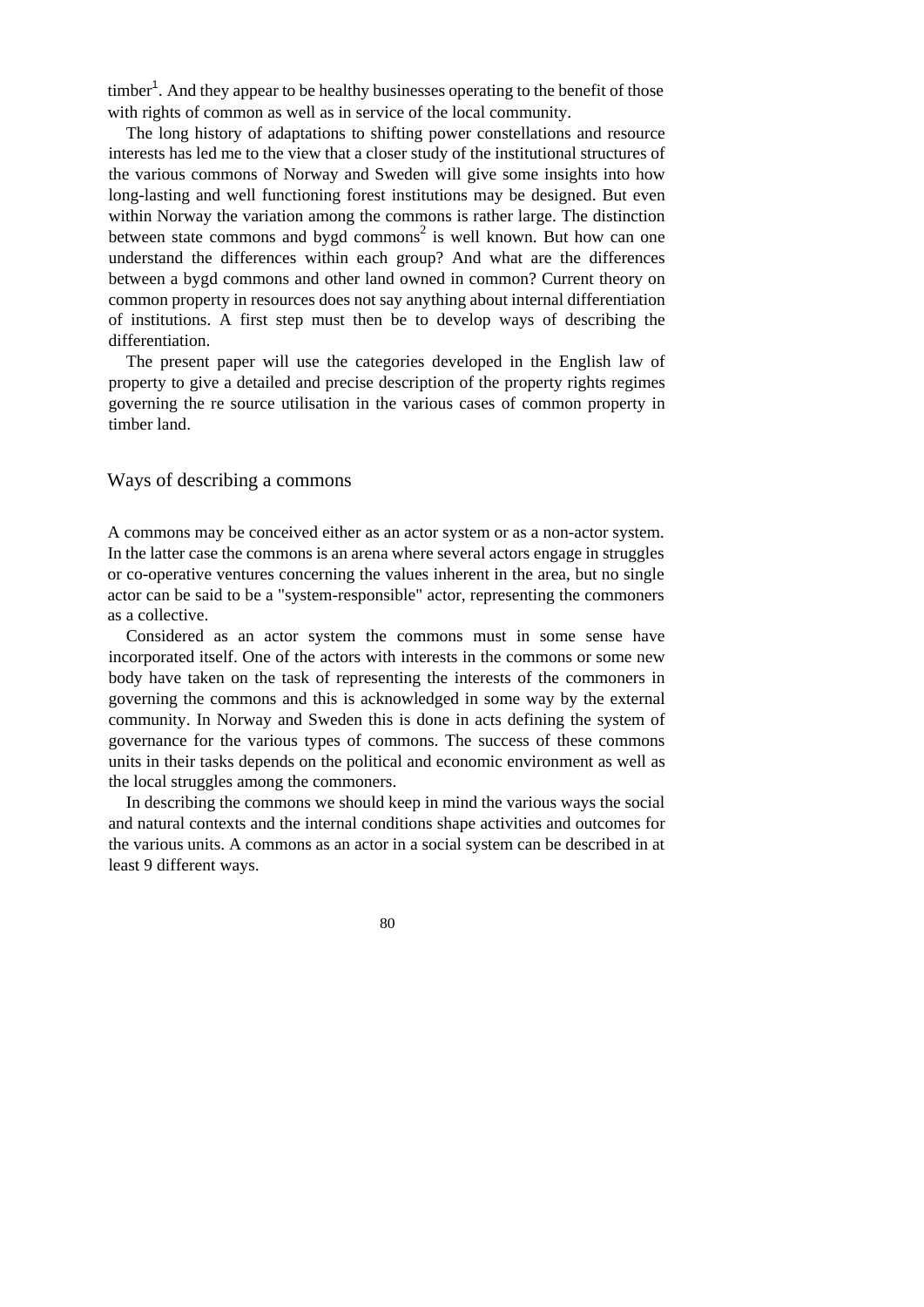Examples of different types of data for comparative studies of forest commons

| <b>LEVEL</b>                                                            | <b>TYPE OF DATA</b>                                 | ABSOLUTE DAT A DISTRIBUTIONAL RELA TIONAL                                         |                                                                                    |
|-------------------------------------------------------------------------|-----------------------------------------------------|-----------------------------------------------------------------------------------|------------------------------------------------------------------------------------|
| <b>CONTEXTUAL</b><br><b>CHARACTERISTIC</b>                              | acts enacted by<br>parliament                       | degree of delegation<br>of powers relative to<br>other types of forest<br>commons | openness in the<br>government and<br>parliament designing<br>and enacting the acts |
| <b>DIRECT</b><br><b>CHARACTERISTIC</b><br>OF A FORREST<br><b>COMMON</b> | size, profit,                                       | size rank among the<br>bygd commons                                               | number of and type<br>of co-operative<br>relations with other<br>bygd commons      |
| <b>CONDITIONAL</b><br><b>CHARACTERISTIC</b>                             | level of details in<br>the bylaws of the<br>commons | distribution of<br>income according to<br>source                                  | ownership of<br>subsidiary economic<br>activity                                    |

*Source: Adapted from Berge* (1989)

#### What are the relevant variables differentiating types of commons?

In developing a description of different types of common property we need to keep in mind the processes shaping the various instances of them. No legal entities have a longer uninterrupted history in Norway". To really understand them as human creations we need to understand their history. However, the dynamics of law in history will have to be left out here, the present paper will be concerned with the current situation of those entities "encumbered with" rights of cornrnon. But it is assumed that the evolution of legal concepts will reflect deep social forces and thus be among the most significant indicators of variation.

The property rights regime called commons is usually defined as "owned by an identified group of people, which has the right to exclude non-owners and the duty to maintain the property through constraints placed on use" (Hanna, Folke, and Mäler 1995, p.18) This definition lumps all kinds of co-ownership together. Alone it is insufficient to differentiate among various types of commons. The same authors further note that "Such regimes are often implemented for common pool resources, those which are difficult to divide or bound." (Hanna, Folke, and Mäler 1995, p.18). Applying this to forests we note that forests are not difficult to divide or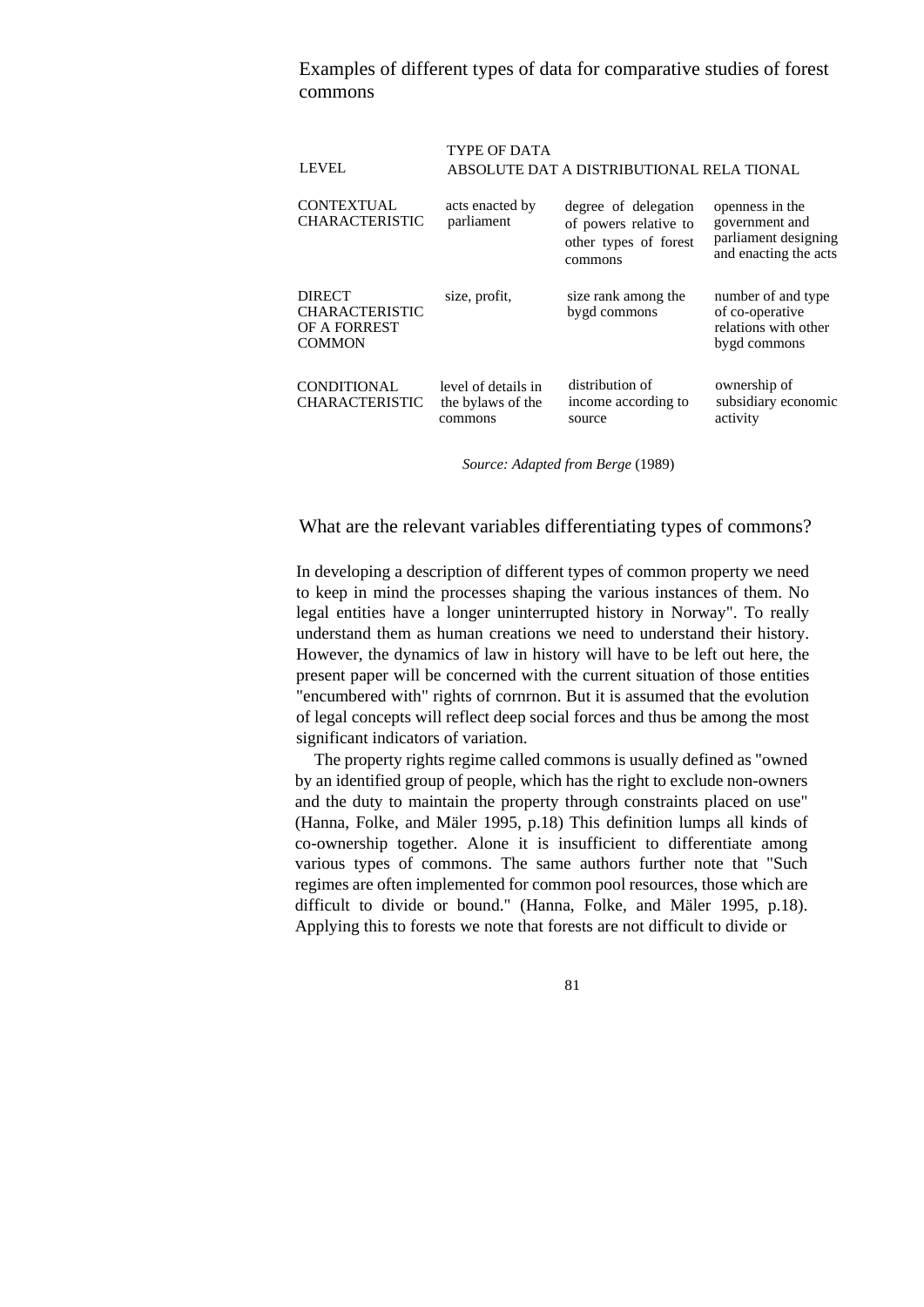bound in general, neither are the most important resources within forests to which rights of common are defined: timber/ fuel wood, and pasture. Thus the reasons for the long history of common property in forest resources and their diversity can hardly be found in technical resource characteristics. The specific historical instances of "commons" are more various than either the definition allows or the analytical distinctions of various user situations presume.

In legal terms the Norwegian commons are not directly "owned" by "a group of people", not even primarily "enjoyed" by a group of people. However, there is a group of people exercising rights and performing duties. These people remove value from the commons observing constraints to maintain its resources in good condition, and they guard it against illegal users. However, the linking of people to rights and duties of ownership, and the linking of rights and duties of ownership to resources are variables. Also the relation of owners to non-owners is a variable.

These variables are at the heart of the legal conception of common property as developed in Norwegian Law. They institutionalise the collective experience and historical adaptations of people depending on these resources, tempered by the perceptions of the legal profession and the lawmaker. Most of the variation has been introduced during the last 3- 400 years and to a very large degree driven by case law as ne ed for adaptations to new circumstances arose.

Two significant processes have shaped the development. The most important external impact for Norway is simply that the King began to sell off "his commons" in the 17th century<sup>4</sup>, The King could sell only what was his: the ground and the remainder. He could not sell the rights of common. The rights of common remained undisturbed.

In many cases those with rights of common (or a subgroup of them) came to be owners of the ground (as well as the remainder after the rights of common were accounted for). This seems to have come about in three ways:

1) through the recognition that long use of a part of the King's commons in other ways than what was implied by the rights of common, defined property rights to the ground for the users, or

- 2) through buying of a part of the King's commons, or
- 3) through buying the ground from the investors the King first sold it to.

If those buying the ground represented more than 50% of those with rights of common the unit have come to be known as "bygd commons". If they were fewer than 50% they were called "private commons". These "new" types of commons were first defined in acts from  $1857$  and  $1863<sup>5</sup>$ . The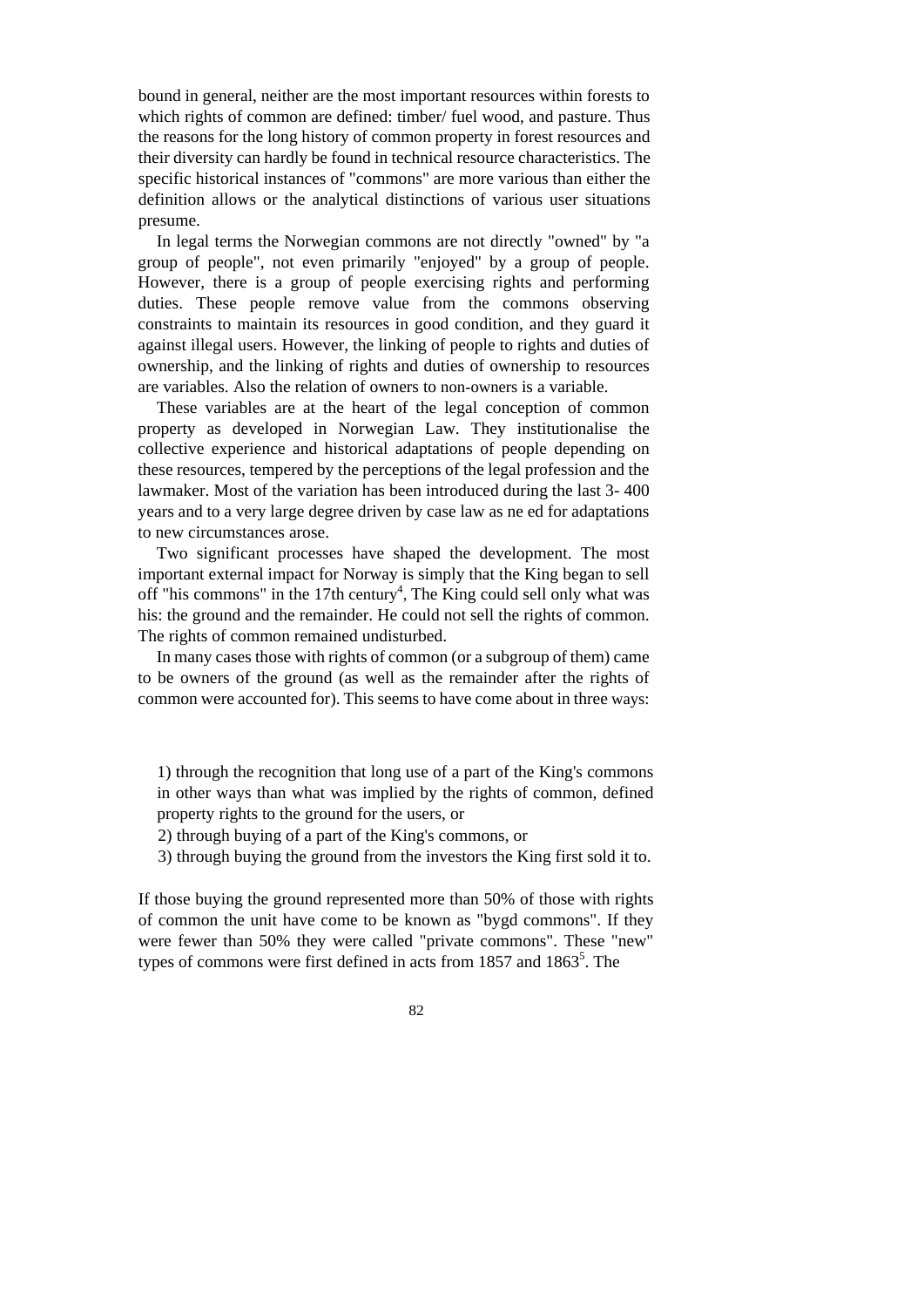denotation "bygd commons", however, is older. Tank (1912) traces the expression to the middle of the 18th century.

The rest of the King's commons are today known as State commons.

Equally important have been the actions taken by the lawmaker to guard against the tragedy of the commons (Solnørdal 1958:43-46). During the 1720-30 we find concern about the conditions of the forests<sup>6</sup>. A paragraph limiting the right of common to timber and fuel wood to the needs of the farm was inserted in the law of commons in Christian V's Norwegian Law of 1687. The reason then was probably more to extend the rights of the King to the resources in "his" commons and also to further the interests of the saw-mills, rather than to protect forest protection. But later it came to be enforced more strictly and seen as a tool for the regeneration of the forests. The principle of limiting the right of common to the "needs" of the farm was later extended to apply to pasture.

Later, mostly as a consequence of the King's sale of "his commons", new measures against the tragedy of the commons had to be introduced in the act on forestry from 1863. Both in the early 18th century and later in the middle of the 19th, the badly regulated access to timber in the commons and good timber markets evidently led to overuse. Limiting the right to take timber to the needs of the farm, made it illegal for the ordinary farmer to take timber for sale. After the King's sale of "his" commons, the new owners did not have to observe such rules for themselves and many did not have the resources to enforce them for the commoners (where rights of common to timber existed). A situation resembling the tragedy of the commons developed both in the commons and in privately owned forests. The first reaction was to allow privatisation of state commons (Act of 5. August 1848<sup>7</sup>). This was ended by the 1863 law on forestry. This law introduced public control of forestry activities for all fore st land.

In order to define the variables going into the definition of the various commons we need more precise legal concepts. These we find in the history of land law in England. The problems of linking people to rights and duties of ownership, and of rights and duties of ownership to resources were apparently experienced also in England, and in some instances solved in similar ways to what happened in Norway.

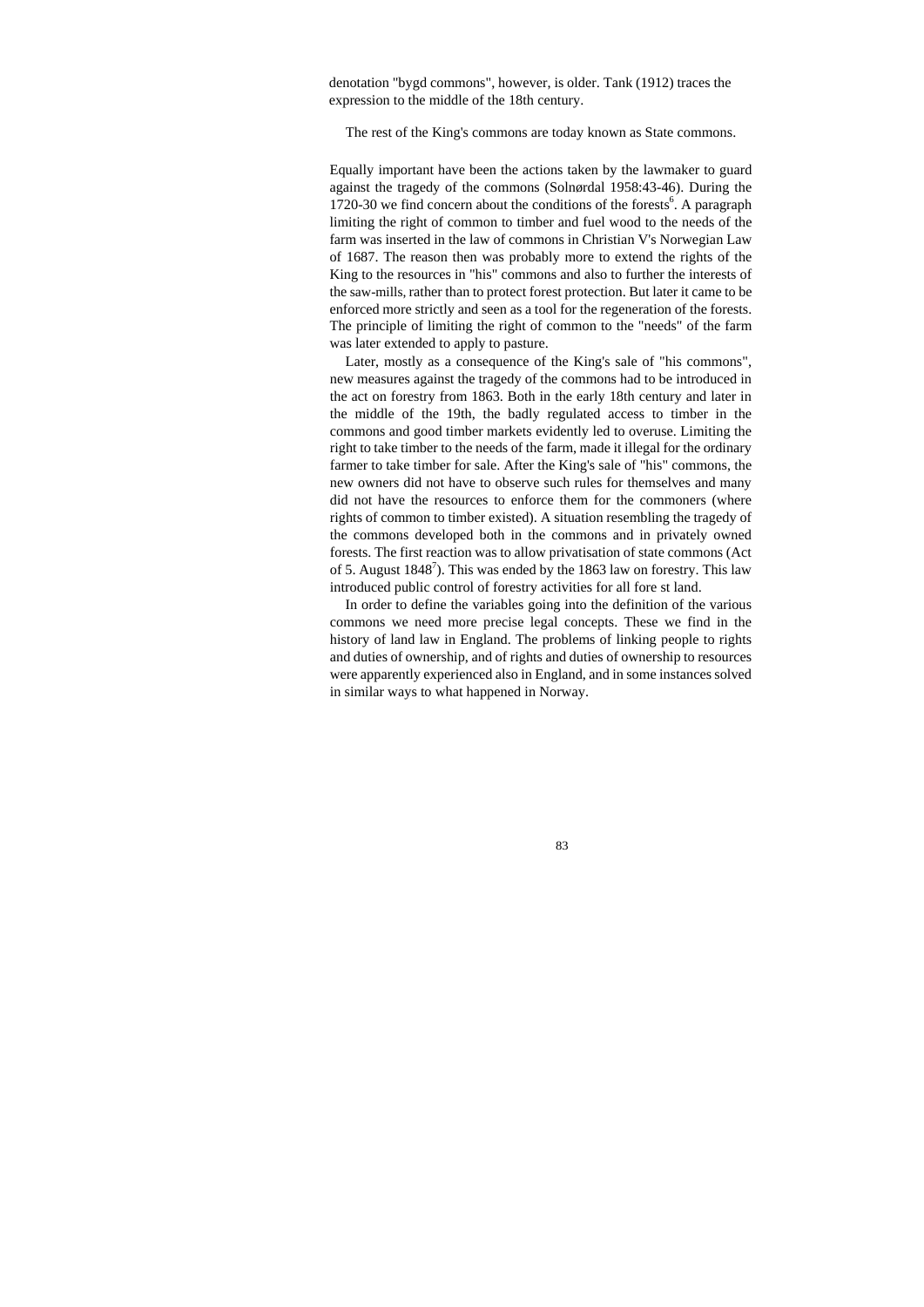# Terminology based on English and American law<sup>8</sup> *Co-ownership*

Property may be held by more than one person in several ways. Property rights may be DIVIDED among many persons. One person may own the timber, another person may own the fu el wood and a third person the pasture. Property rights may also be SHARED. The three persons owning timber, fuel wood and pasture may share the property rights to the ground and to hunting and fishing.

According to Lawson and Rudden (1982:82-84) English property law recognises two types of co-ownership: joint ownership and ownership in common. There are two important differences between them. One concems what happens to the property on the death of one co-owner. *Joint ownership*  implies that one joint owners interest accrues on his death to the other joint owners, while *ownership in common* implies that on the death of one co-owner his or her fractional interest passes to his successors<sup>9</sup>. The other important difference is that ownership in common implies a specified fraction of interest in the object. Yet each owner in common, "no matter how small his fractional interest, has the right to possess the entire parcel unless all the co-owners agree otherwise by contract" (Singer 1993:801). Joint owners also has the right to possess the entire parcel<sup>10</sup>, But they are required to have equal fractional interest in the property<sup>11</sup>.

# *"Rights of common*" *and "Profits"*

The distinction between ownership in common and joint ownership applies to co-ownership in general. To describe the forest commons in Norway and Sweden, we also need the concept of "Rights of Common". The "Rights of Common" is a variable bundle of rights called "profits" sharing the characteristic that they allow the holder to remove something of value from another owners property (originally "profits-å-prendre") $^{12}$ .

Lawson and Rudden (1982,pp.127-35) defines a servitude as arelation between two units ofland, the "servient tenement", which is burdened with a duty, and the "dominant tenement", for the benefit of which it exists. They list three types of servitudes: easements, profits-å-prendre, and restrictive covenants.

Simpson (1986: 108-113) recognises three varieties of profits:

l) "profits appendant"13 the right to the resource is inalienably attached to some holding or farm unit<sup>14</sup>, 2) "profits appurtenant": the right to the resource is attached to some holding, but alienable, 3) "profits in gross":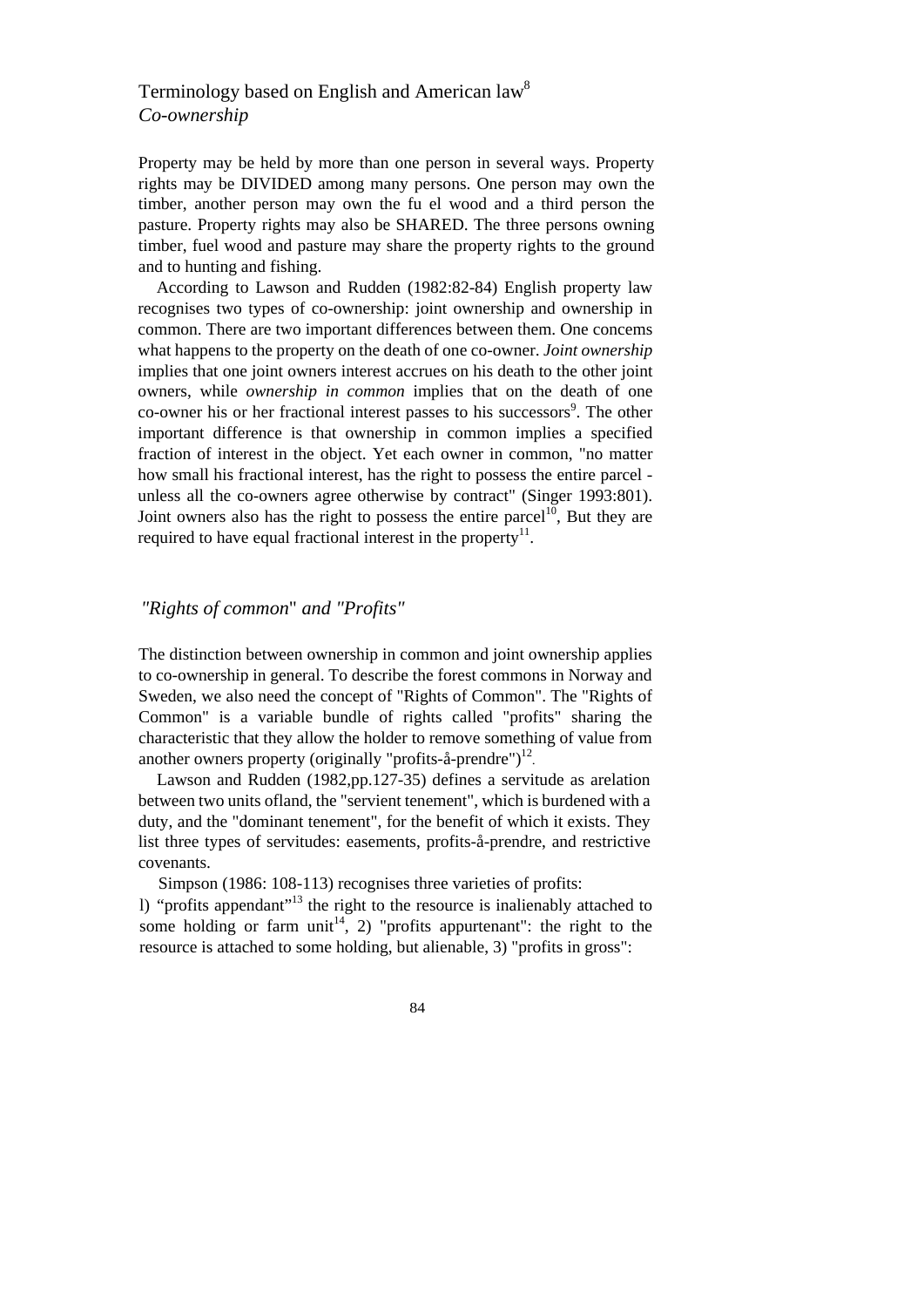the right to the resource belongs to some legal person in ordinary ownership (Simpson 1986:107-114).

Both Lawson and Rudden (1982:130) and Singer (1993:405) distinguish between profits appurtenant and profits in gross. Singer considers profits to be a subclass of easements in gross and states that profits today are considered free1y alienable. Lawson and Rudden say that only profits in gross are freely alienable. Both find that some rights can run with the land.

Simpson's three kinds of "profits" are defined by a combination of two different variables. One is a distinction between a person holding a right and a farm unit holding a right. The second is between the rights being alienable or inalienable. The point of these legal technicalities is obviously to let the right of common run with the farm as part of the total resources available. For many farms the viability would depend on these rights of common.

#### Types of profits

| Rights vest in | Rights vest<br>inalienable | alienable   |
|----------------|----------------------------|-------------|
| land           | appendant                  | appurtenant |
| person         | all men's rights           | in gross    |

This attachment of the rights of common to some kind of recognised farming unit is important also in another way. It allows a reasonable way of limiting the use of the resource. In Norway, for example, it is the needs of the farm, not the farmer, which defines the extent of the rights of common for pasture and wood resources. Thus one can say that even if it is the farmer who exercises the rights, it is the farm which "enjoys" it. This attachment of a right to a farm will be called "quasi-ownership" and the farms will be labelled "quasi-owners" to distinguish them from legal persons<sup>15</sup>.

The three types of "profits" do not contain any category where the right is inalienably attached to a person like citizen rights or human rights. In Norway and Sweden the "All men's rights" (Allemannsretten) in the outfields to such goods as right of way, camping, and picking of berries and mushrooms can be described as an inalienable personal profit. The all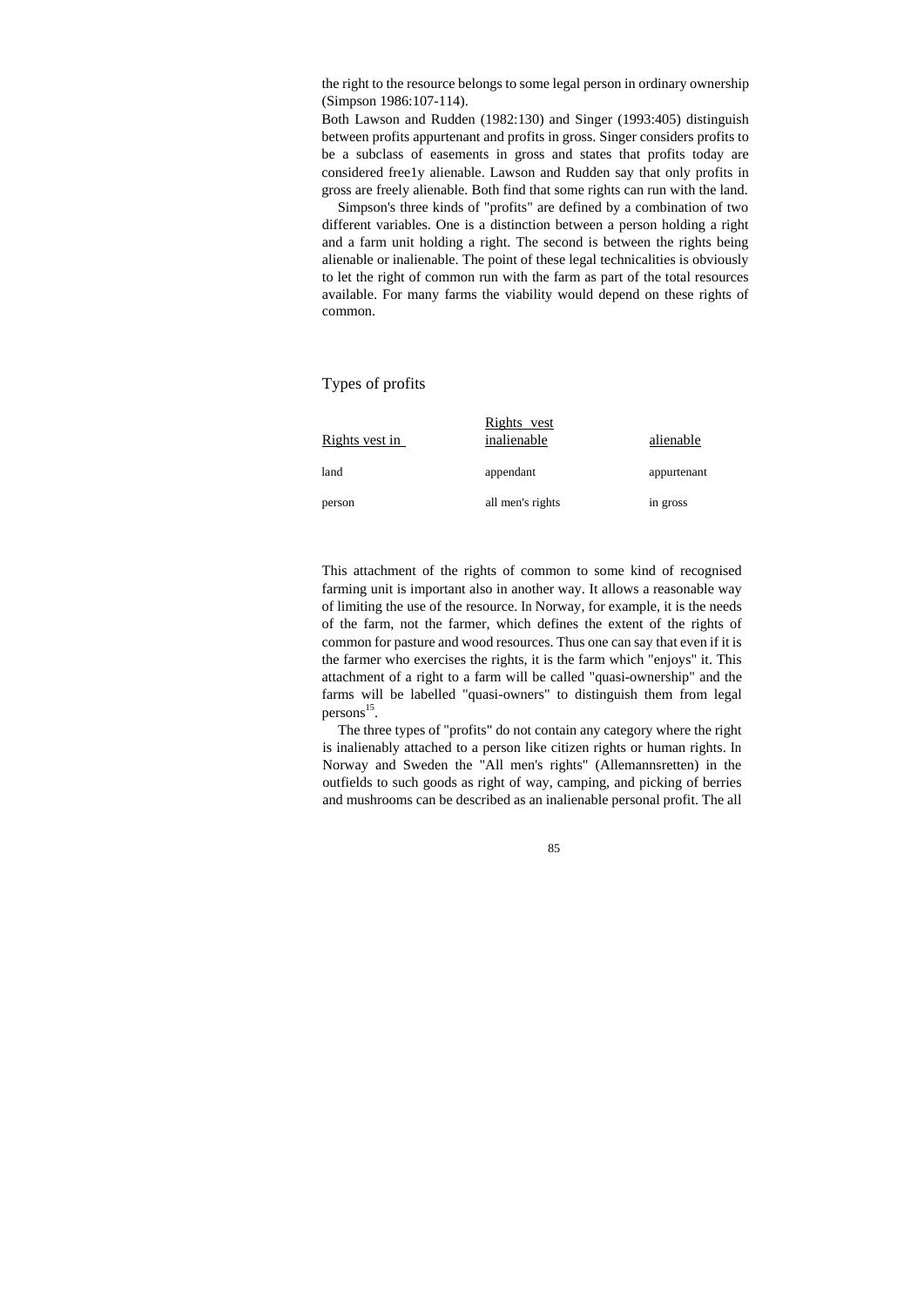men's rights have no restrictions on who can enjoy them, but of course there are c1ear limits on how to enjoy them<sup>16</sup>. Some other rights vest inalienably in persons as long as they are citizens of Norway, or are registered as living in a certain area or are members of a certain household. In the Norwegian bygd commons the right to fishing and hunting of small game will for example be an inalienable personal profit for all persons who are members of the households on the farms "quasi-owning" rights of common to hunt. In the state commons all persons who for the past year have been living permanently in Norway and who continue to do so hold inalienably the right to fish (except fishing of sea-trout and salmon) and hunting of small game without  $\log^{17}$ . The clause "without  $\log$ " is interesting as an example of a limitation on harvesting technology. The local mountain councils managing the use of the state commons can allow hunting with dogs for all or reserve this for people from the bygd<sup>18</sup>.

Table 1 Variables used by the legal system to distinguish between property rights regimes

| <b>VARIABLE</b>           | <b>CATEGORIES</b>                                    |
|---------------------------|------------------------------------------------------|
| Type of commons unit      | 1) actor system                                      |
|                           | 2) non-actor system                                  |
| Resources                 | 1) ground and remainder                              |
|                           | 2) pasture, timber, fuel wood,                       |
|                           | 3) fishing and hunting of small game (except beaver) |
|                           | 4) hunting of big game                               |
| Technology for harvesting | 1) restriction                                       |
|                           | 2) no restriction                                    |
| Rights of common          | 1) rights of common                                  |
|                           | 2) no rights of common                               |
| Reindeer herding          | I) rights of reindeer herding including rights of    |
|                           | common to wood, fishing and hunting                  |
|                           | 2) no rights of reindeer herding                     |
| Co-ownership              | l) joint, equal interest                             |
|                           | 2) in common, fractional interest                    |
|                           |                                                      |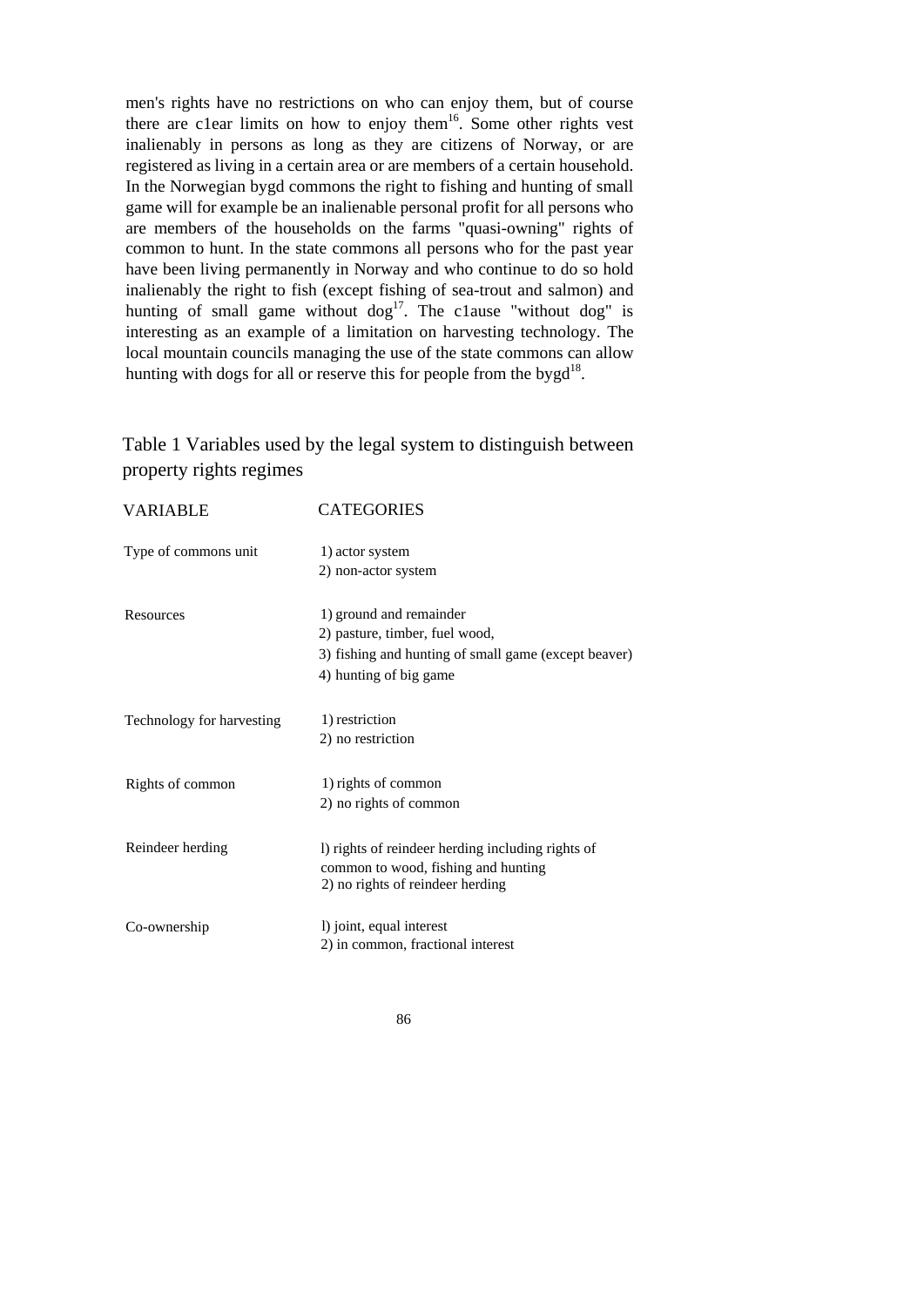| Owner units                       | 1) legal person                  |
|-----------------------------------|----------------------------------|
|                                   | 2) cadastral unit                |
|                                   | 3) registered person (residence) |
|                                   |                                  |
| Alienability                      | 1) inalienable (appendant)       |
|                                   | 2) alienable (appurtenant)       |
|                                   | 1) internal                      |
| Quantity regulation <sup>19</sup> | 2) external                      |
|                                   |                                  |
| Powers of local choice            | l) defined in bylaws             |
|                                   | 2) not defined                   |
|                                   |                                  |
| Economic activity                 | 1) collective                    |
|                                   | 2) individual                    |
| Profits to commoners              | 1) in kind                       |
|                                   | 2) in cash                       |
|                                   | 3) in kind and in cash           |
|                                   |                                  |
| Duties to local society           | 1) no duties                     |
|                                   | 2) maintenance of infrastructure |
|                                   |                                  |
| Professional administration       | l) required                      |
|                                   | 2) not required                  |

# Forest Commons in Norway

Profits refers to rights to remove something of value from another owner's property. This means that somebody else owns the land burdened with rights of common. The somebody else would in England be the manors. In Scandinavia it used to be the King. Today the situation is more diverse here, but apparently simpler in England.

# *Bygd commons and State commons*

Bygd commons and private commons are distinguished by how ownership to the ground is distributed among those with rights of common.

In state commons the company Statskog SF hold title to ground and remainder in trust for the state. The rules governing the rights of common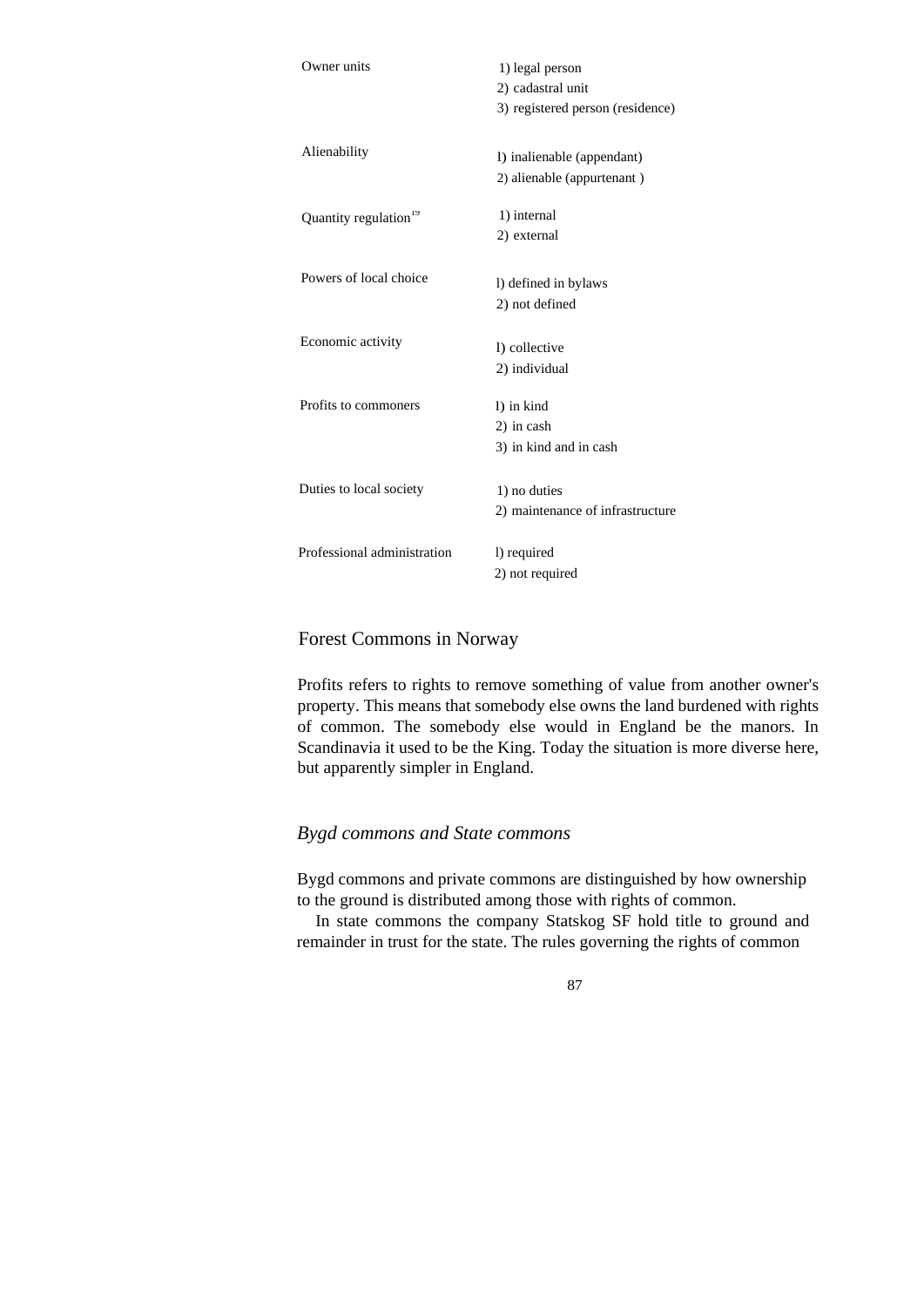in state commons are rather similar to those for bygd commons for timber and fuel wood, somewhat different for pasture, fishing and hunting, and departs significantly for the structure of governance. The use of timber and fu el wood in state commons is regulated in a separate  $\text{act}^{20}$  If rights of common to timber and fu el wood exist in a state commons, the state government can decide that it shall be managed according to the law on bygd-commons for timber and fuel wood. The rest of the state commons are regulated by the act on mountains ". An investigation of the situation in state commons without rights of common to timber remains to be done. Today we can describe a bygd commons as a forest where the rights to the ground (and the remainder<sup>22</sup>) is *inalienably*<sup>23</sup> "quasi-owned" in common by a majority of the farms with rights of common. Here two problems appear: Which are the farms with rights of common? And what are the rights of common? Which profits can those with rights of common take away? Again we have to turn to the law to see how the profits are defined and which characteristics they have been given.

The farms holding rights of common are said to be located in a "bygd" or "bygdelag". In the act "bygd" is defined as a geographical unit comprised of those farms which traditionally have used the area burdened with rights of common<sup>24</sup>.

Norwegian law distinguish 4 types of resources as profits. These are l) rights of common to timber and fu el wood 2) rights of common to pasture for farms ", 3) rights of common to fishing and hunting, and 4) rights of common for reindeer herding. In addition we have to keep track of ownership to the ground with remainder.

Two of the rights of common, the rights of pasture and wood, are held *inalienably'"* in *joint quasi-ownership* by all farms located in the "bygd". The right of pasture include rights to put up necessary houses for utilising the pasture. For both the rights to pasture and to wood, the needs of the farm will define the extent of use. If the commons cannot supply all the farms according to their needs there will be a proportional reduction in what they are entitled to.

The rights of common to hunt and fish are held *inalienably* in *joint ownership.* This means that the right is attached to the person owning the farm unit and his immediate family and household and will follow this person if e.g. the farm is leased to some tenant. There are different rules regulating hunting of big game and small game as well as access to fishing.

The right to reindeer herding is regulated in a separate  $\arctan 27$ . The rights entailed are held *alienably28 in common* with *equal fractional interests* by all registered reindeer herders within a reindeer herding district. The rights of common to timber and fuel wood and to put up constructions can be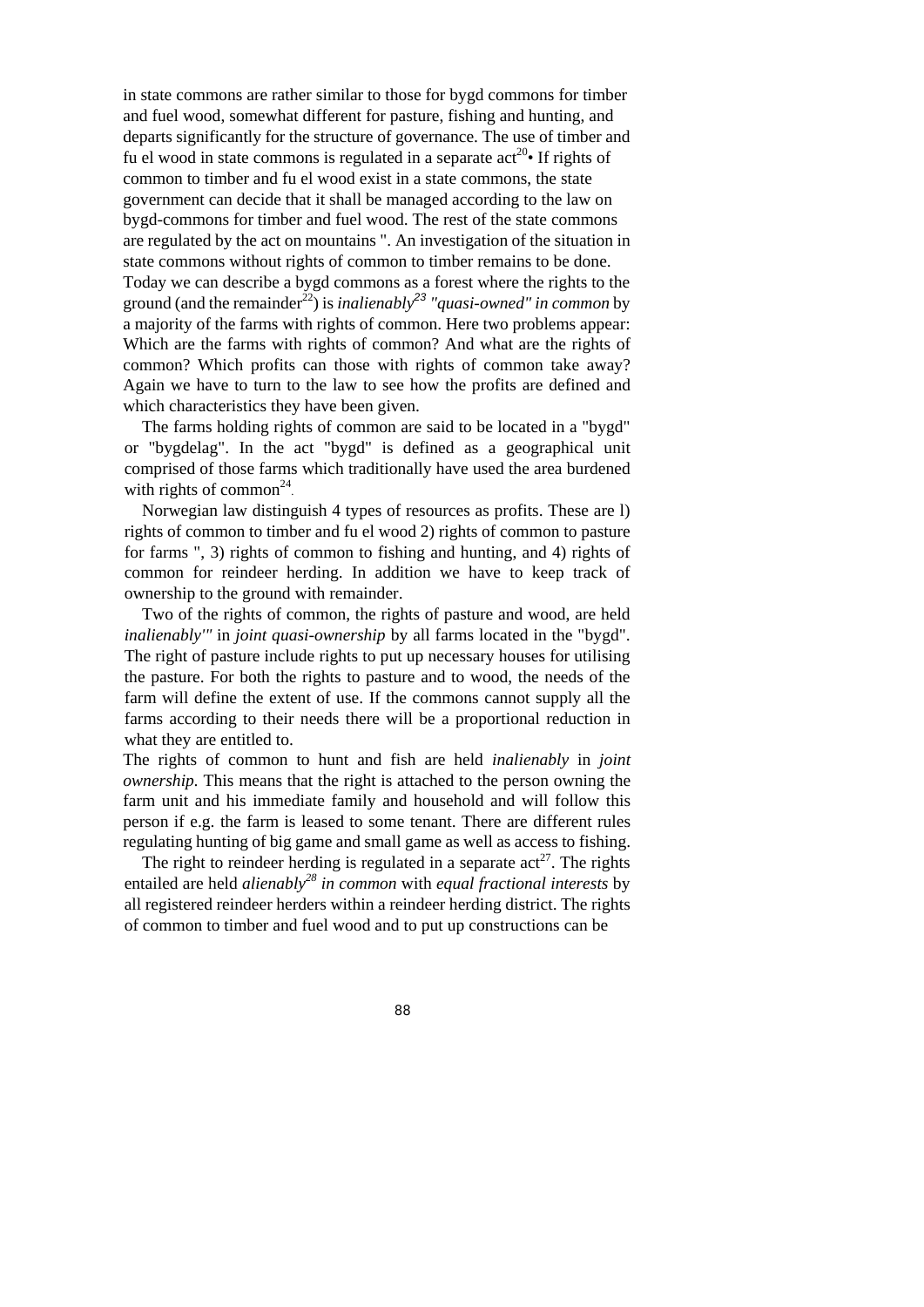described as being held in joint quasi-ownership by the reindeer herd. The extent of their use is limited by the needs of the herding.

The difference between the *joint quasi-ownership* of pasture and wood and the *joint ownership* of hunting is significant in relation to limiting the re source use. In quasi-ownership it is the needs of the farm which defines the upper limit within the total allowable removal. For hunting public authorities decide on necessity of regulations and limits the resource use by such techniques as limitation on time periods, type of technology and areas for hunting as well as quotas.

#### Resource specific regulations

In regulating the use of various resources it is obvious that the character of the various resources and the technology of utilising them combine to present unique problems for the regulator. General rules for resource management will not work well. The result is resource specific regimes of regulation.

|                     | ground and<br>re-mainder | pasture,<br>timber, and<br>fuel wood | fishing and<br>hunting of<br>small game<br>except<br>beaver | hunting of<br>big game<br>and beaver | <i>pasture and</i><br>wood for<br>reindeer<br>herding                                     |
|---------------------|--------------------------|--------------------------------------|-------------------------------------------------------------|--------------------------------------|-------------------------------------------------------------------------------------------|
| Rights of<br>common | n <sub>O</sub>           | yes                                  | yes                                                         | yes                                  | yes                                                                                       |
| Co-owner-<br>ship   | <i>in common</i>         | joint                                | joint                                                       | joint                                | joint                                                                                     |
| Owner<br>units      | cadastral<br>unit        | cadastral<br>unit                    | registered<br>persons                                       | registered<br>persons                | reindeer<br>herding unit<br>registered in<br>the local<br>reindeer<br>herding<br>district |

#### Resource specific property rights regimes in Norwegian forest commons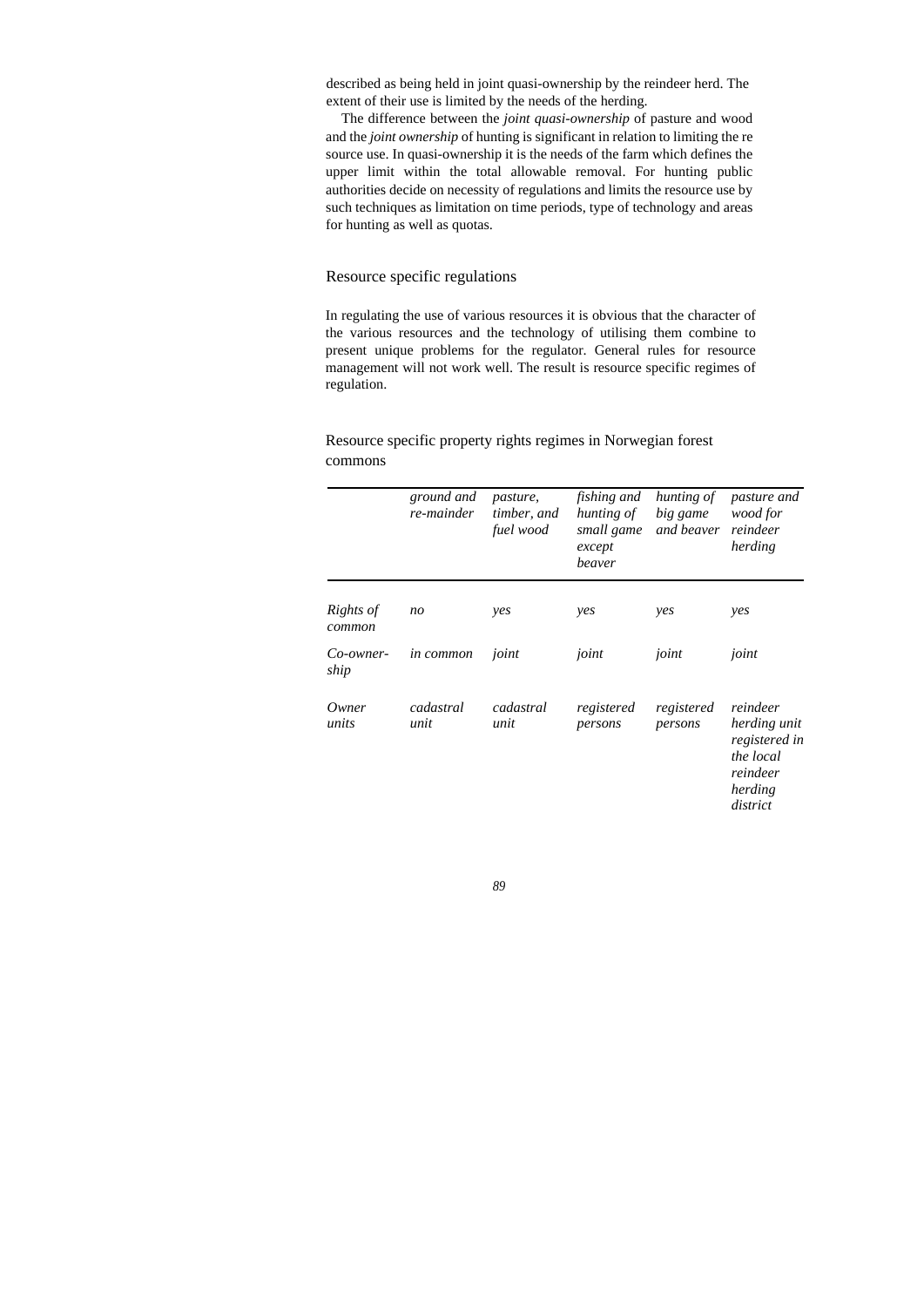| Use and<br>quantity<br>regulation | internal<br>("owner")<br>decision") | internal<br>("needs of the<br>farm") | intern al<br>("owner")<br>decision") | external<br>("publicly")<br>decided<br>quotas") | internal<br>("needs of<br>the<br>industry") |
|-----------------------------------|-------------------------------------|--------------------------------------|--------------------------------------|-------------------------------------------------|---------------------------------------------|
| Alien-<br>ability                 | inalienable                         | inalienable                          | inalienable                          | inalienable                                     | inalienable                                 |
| Power of<br>local<br>choice       | yes                                 | yes                                  | yes                                  | yes                                             | yes                                         |

Counting the ground and remainder as a separate resource we have to deal with 5 different legal regimes in the resource management of our commons. They are:

- 1) ground and remainder,
- 2) pasture, timber, and fuel wood,
- 3) fishing and hunting of small game except beaver,
- 4) hunting ofbig game and beaver, and
- 5) pasture and wood for reindeer herding.

These regimes share the characteristic that the rights are inalienable and that there are powers of local choice defined in relation to their utilisation. They differ in type of co-ownership, which kinds of units are owners and how quantity regulations come about.

Forest Commons in Sweden<sup>29</sup>

The Swedish forest commons were created during the years 1861-1918, partly as a result of state interest in developing viable local communities and timber suppliers and partly as an answer to problems remaining from the land consolidation process which had been going on since the 17th century.

The only rights of common defined for them (as defined here) are the rights of the Saami villages to the pasture, wood, fishing and hunting of small game they traditionally have enjoyed as reindeer herders. For the rights of common, there is a special regime for the right to hunt big game.

The rest of the resources of the forest commons are enjoyed as a consequence of being registered as an owner of one of the cadastral units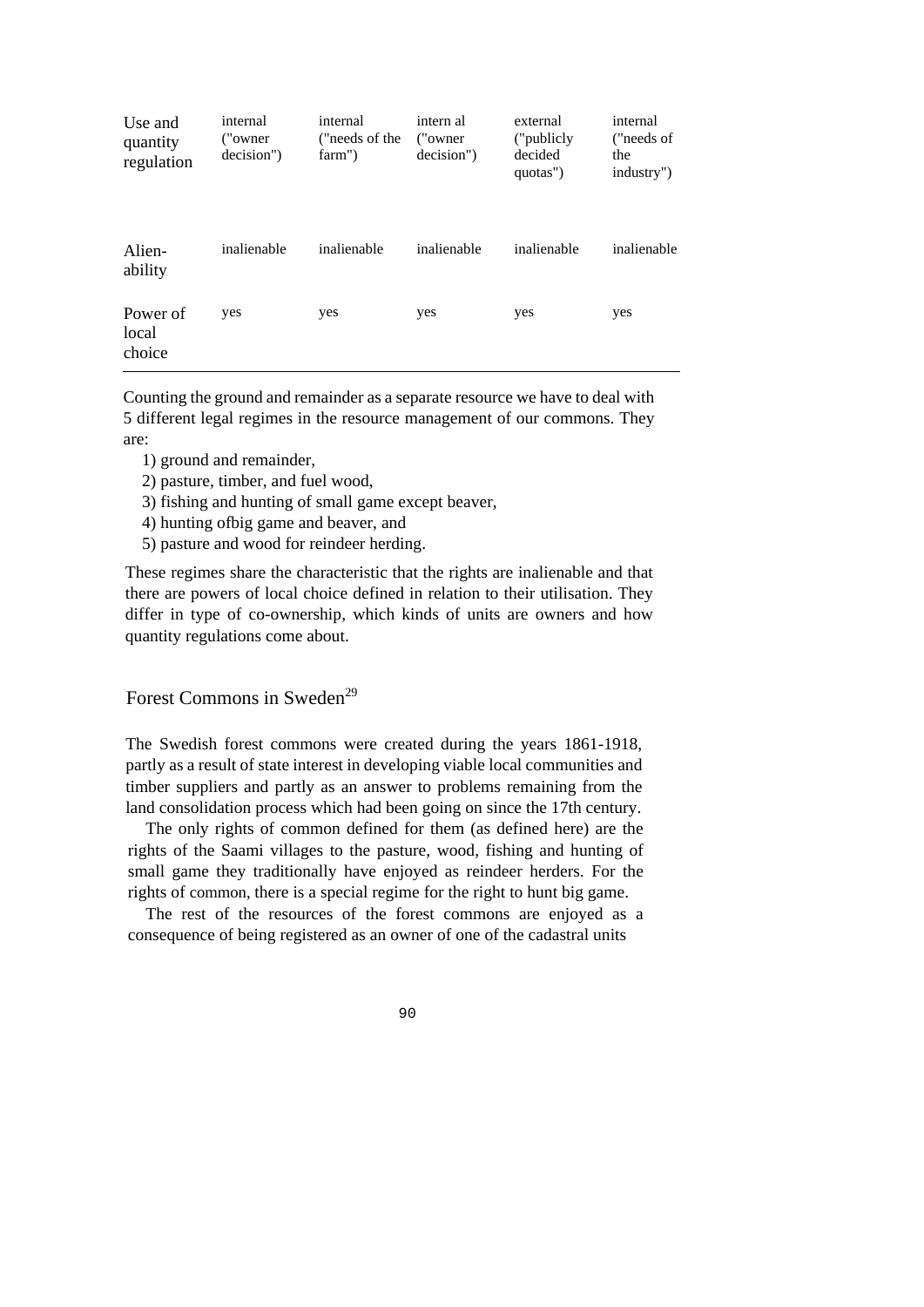to which ownership rights in the commons are attached. There are three different resource regimes governing their utilisation: 1) the ground and remainder, 2) fishing and hunting of small game and 3) hunting of big game. The most important of the remainder is timber and hydroelectric power. They generate fairly large incomes for the commons and are the basis of extensive and variable economic activities.

The ground and remainder is *inalienably* owned *in common* by the cadastral units. The rights of fishing and hunting are held *inalienably* in *joint ownership* by all persons registered as owners of the cadastral units quasi-owning the commons.

Pasture has never been important in the forest commons. The right to use the few patches from which fodder could be collected ("ströängar") have never been resolved legally.

Thus for the Swedish forest commons there are four resource specific regimes:

- l) ground and remainder
- 2) fishing and hunting of small game
- 3) hunting of big game
- 4) pasture, wood, fishing and hunting of small game for reindeer herding.

Resource specific property rights regimes in Swedish forest commons

|                      | ground and<br>remainder<br><i>(includes)</i><br>timber, fuel<br>wood,<br>pasture) | fishing and<br>hunting of<br>small game | hunting of<br>big game | pasture, wood,<br>fishing and<br>hunting of<br>small game for<br>reindeer<br>herding |
|----------------------|-----------------------------------------------------------------------------------|-----------------------------------------|------------------------|--------------------------------------------------------------------------------------|
| Rights of<br>common  | no                                                                                | no                                      | no                     | yes                                                                                  |
| Co-ownership         | in common                                                                         | joint                                   | joint                  | joint                                                                                |
| Quasi-owner<br>units | cadastral unit                                                                    | registered<br>persons                   | registered<br>persons  | Saami villages                                                                       |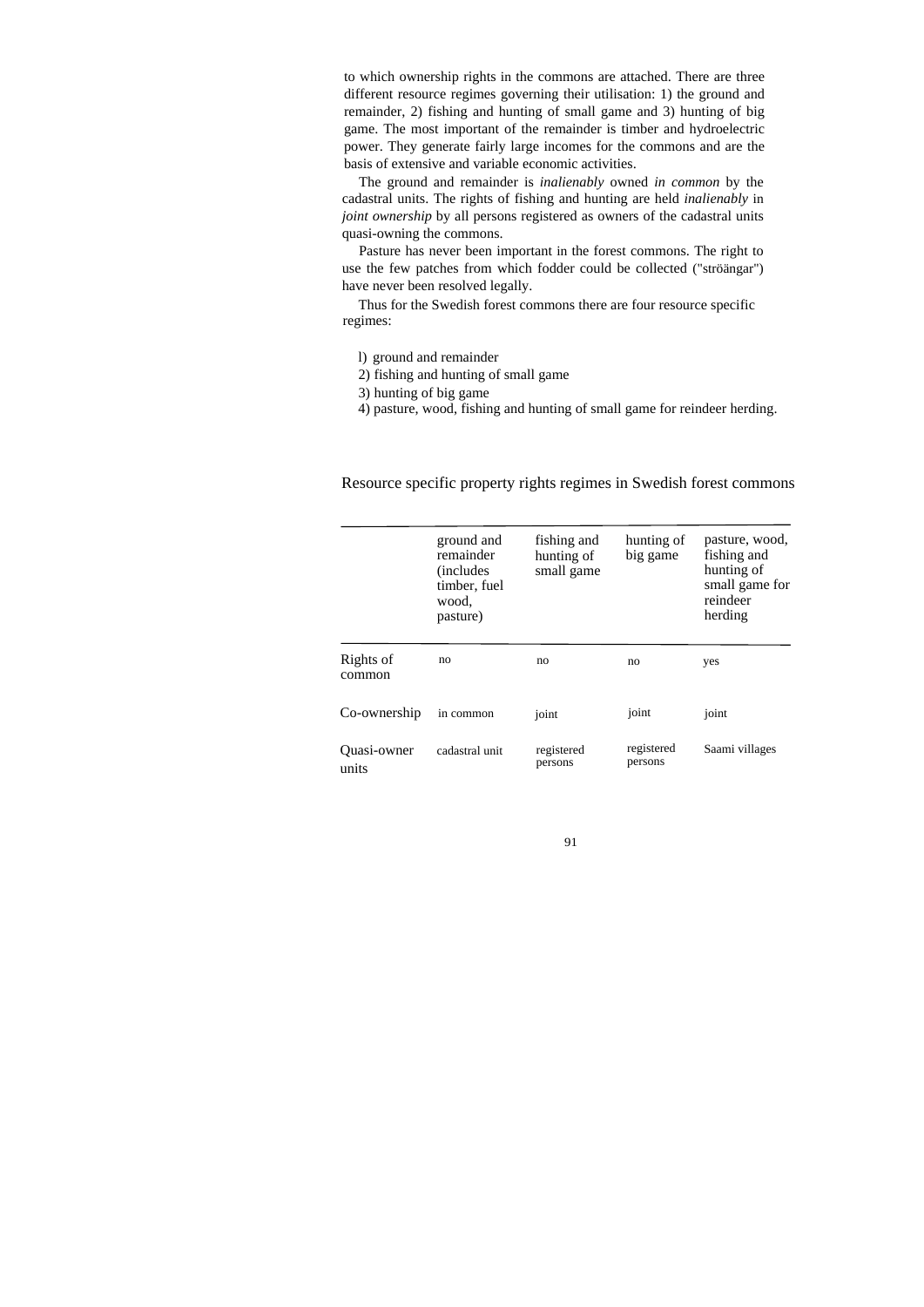| Use and<br>quantity<br>regulation | internal within<br>limits | internal    | external    | internal    |
|-----------------------------------|---------------------------|-------------|-------------|-------------|
| Alienability                      | inalienable               | inalienable | inalienable | inalienable |
| Power of<br>local choice          | yes                       | yes         | yes         | yes         |

## Concluding remarks

The legal definitions of the commons of Norway and Sweden have pointed to two differences which might be of interest in an investigation of their ecological sustainability and economic viability.

These differences exist 1) in the voting rights in the system of governance, and 2) in the extent of rights of common. In Sweden there are no significant rights of common for other people than the Saami. Further investigations should try to relate these differences to other differences such as differences in ownership rights.

It is also of interest to note that in Sweden a resource like pasture seems without importance. It seems unlikely that this can be true for earlier periods in their history.

The search for significant variables capturing the variation in various systems of common property uncovered several interesting distinctions. The most important may be the recognition of re source specific systems of rights and duties to some extent cutting across the social categories distributing the benefits from the resources. In this connection it is important to note the technique of inalienably linking rights of common to the farm, "profits appendant" also in terms of "needs" in order to limit the resource use.

## References

Magnus Lagabøter's Landslov 1274 Christian V's Norwegian Law of 12 April 1687 (NLl687) Act of 20 August 1726 Act of 7 October 1728 Act of 8 December 1733 Act of 8 March 1740 Act of 5 August 1848 Act of 12 October 1857 on forest commons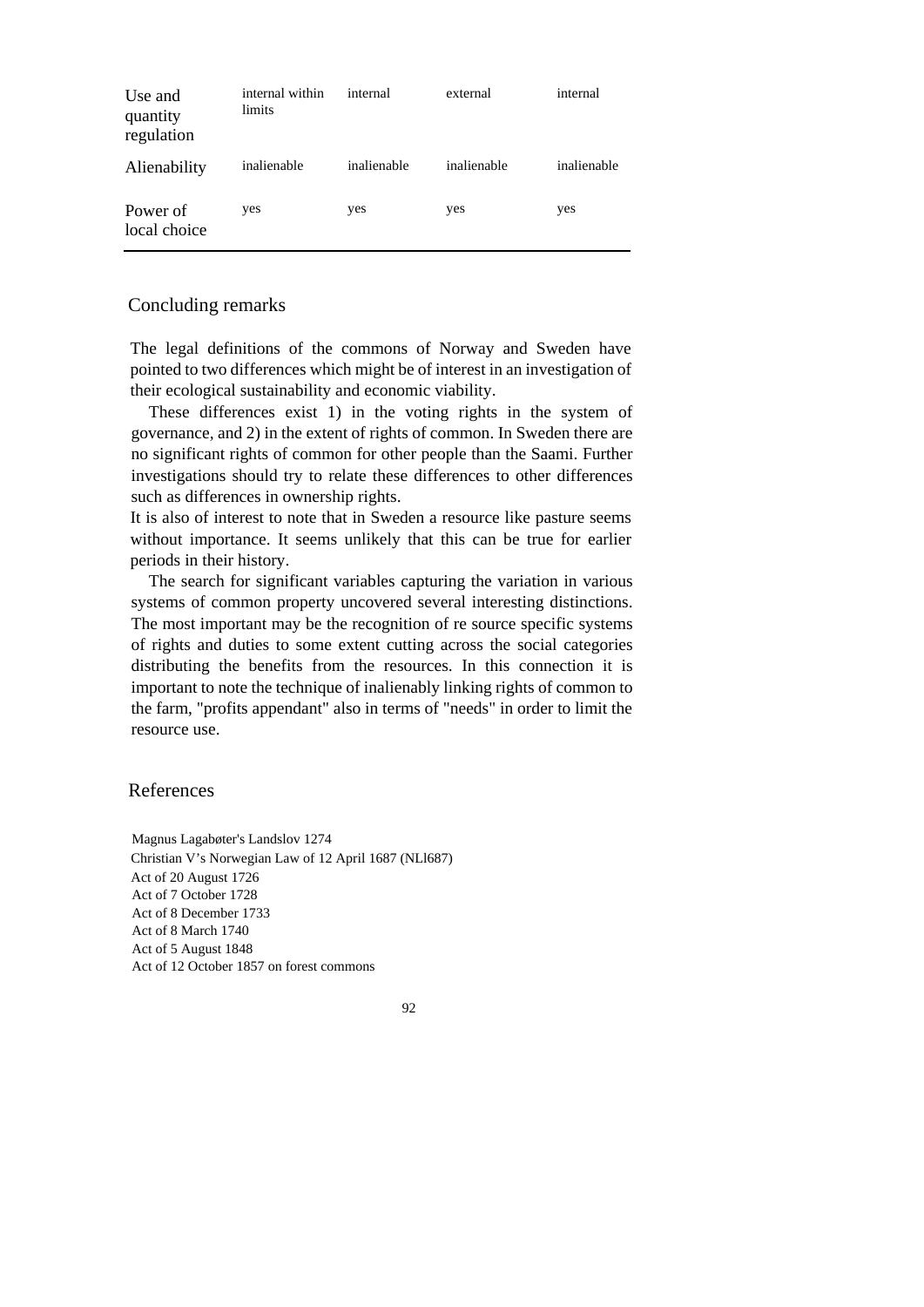Act of 22. June 1863 on forestry Act of 6. June 1975 no 31, on rights in state commons ("the mountain law") Act of 9. June 1978 no 49, on reindeer herding Act of 19. June 1992 no 59, on bygd commons Act of 19. June 1992 no 60, on timber in state commons

Act on "Häradsallmänningar av 18. April 1952", in NOU 1985:32 Act on "Allmänningsskogar i Norrland och Dalarna av 18 April 1952", in NOU 1985:32

Berge, Erling. 1989. "On the study of households: some methodological considerations on the use of household data ", International Sociology, Vo1.4, No.2, pp.115-130.

Berge, Erling and Hans Sevatdal. 1995. Some Notes on the terminology of Norwegian Property Rights Law in Relation to Rights of Access to a Resource", pp.265-70 in Berge, Erling and Nils Chr.Stenseth (eds) 1995 "Law and the Management of Renewable Resources.", ISS Rapport no 46, Trondheim, NTNU.

Carlsson, Lars. 1996. "Commons in Urban Industrialized Society", paper, Workshop in Political Theory and Policy Science, Indiana University,

Carlsson., Lars. 1995. "Skogsallmänningarna i Sverige", Forskningsrapport 1995:22, Tekniska Hogskolan i Luleå.

Hanna, Susan, Carl Folke, and Karl-Goran Maler. 1995. "Property Rights and Environmental Resources" pp.15-29 in Hanna, Susan, and Mohan Munasinghe (eds.) 1995 "Property Rights and The Environment. Social and Ecological Issues", The Beijer International Institute of Ecological Economics and The World Bank.

Lawson, F.H. and Bernhard Rudden. 1982. "The Law of Property", Second Edition, Oxford, Clarendon.

NOU 1985:32 "Revisjon av almenningslovgivningen", Oslo, Universitets-forlaget.

Ostrorn, Elinor. 1990. "Governing the Commons. The Evolution of Institutions for Collective Action", Cambridge, Cambridge University Press.

Rygg, Ola. 1972. "Forelesninger i allmenningsrett", Ås, Landbruks-bokhandelen.

Rygg, Ola, and Hans Sevatdal. 1995. "Legislation concerning the Norwegian Commons", paper presented to the Fifth International Conference of the lASCP, Bodø, 24-28. May 1995.

Sevatdal, Hans. 1995. "Common Property in Rural Areas in Norway", pp.91-104 in Berge, Erling and Nils Chr. Stenseth, eds. 1995. "Law and the Management of Renewable Resources.", ISS Rapport no 46, Trondheim, NTNU.

Shoard, Marion. 1987. "This Land is our Land. The Struggle for Britain's Countryside", London, Paladin.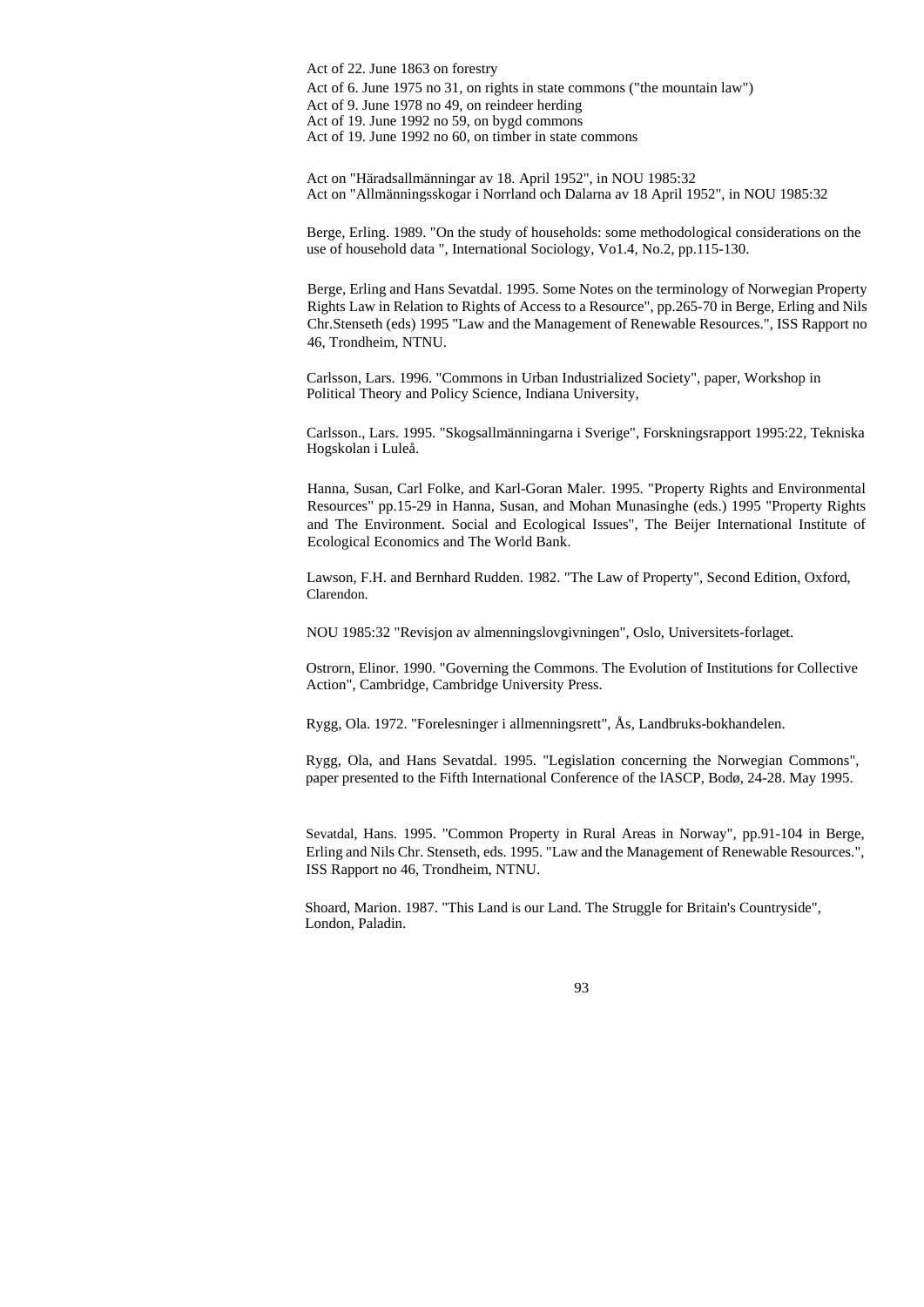Simpson, A.W.R. 1986. "A History of the Land Law" Second Edition, Oxford, Clarendon.

,

Singer, Joseph William. 1993. "Property Law. Rules, Policies, and Practices", Boston, Little, Brown and Company.

Solnørdal, O. 1958. "Rettledning i almenningslæren.", Oslo, *A/S* Bøndernes Forlag.

Steinsholt, Håvard. 1995. "Allemannsrett - og galt", page 5-14, Landbruksøknomisk Forum No 4/95.

Tank, G. 1912. "Om betydningen af ordet bygdealmenning. En retshistorisk undersøgelse", Kristiania, Det mallingske bogtrykkeri.

Vevstad, Andreas. 1994. " 'Saa skal Alminding være .. .' ", Mesnali, Norsk Almenningsforbund.

# Appendix table 1

# Property rights regimes in forest commons

| <b>ITEMS</b>                                                           | <b>SWEDEN</b>                           | <b>NORWAY</b>                               |                                                                             |
|------------------------------------------------------------------------|-----------------------------------------|---------------------------------------------|-----------------------------------------------------------------------------|
| <b>REGIME TYPE</b>                                                     | skogsallmänning                         | bygd allmenning                             | stats-allmenning<br>administrert som<br>bygdeallmenning for<br>virkesretten |
|                                                                        | <b>FOREST</b>                           | <b>BYGD</b>                                 | <b>STATE</b>                                                                |
|                                                                        | <b>COMMONS</b>                          | <b>COMMONS</b>                              | <b>COMMONS</b><br>organised as bygd<br>commons for rights<br>to wood        |
| other names used                                                       |                                         | parish commons <sup>30</sup>                |                                                                             |
| Geographical areas<br>linking forest<br>commons and<br>cadastral units | "socken" (parish) and<br>Saami villages | "bygd" and<br>reindeer herding<br>districts | "bygd" and<br>reindeer herding<br>districts                                 |
| No of units                                                            | 33                                      | 51                                          | 8                                                                           |
| Type of unit                                                           | actor                                   | actor                                       | actor                                                                       |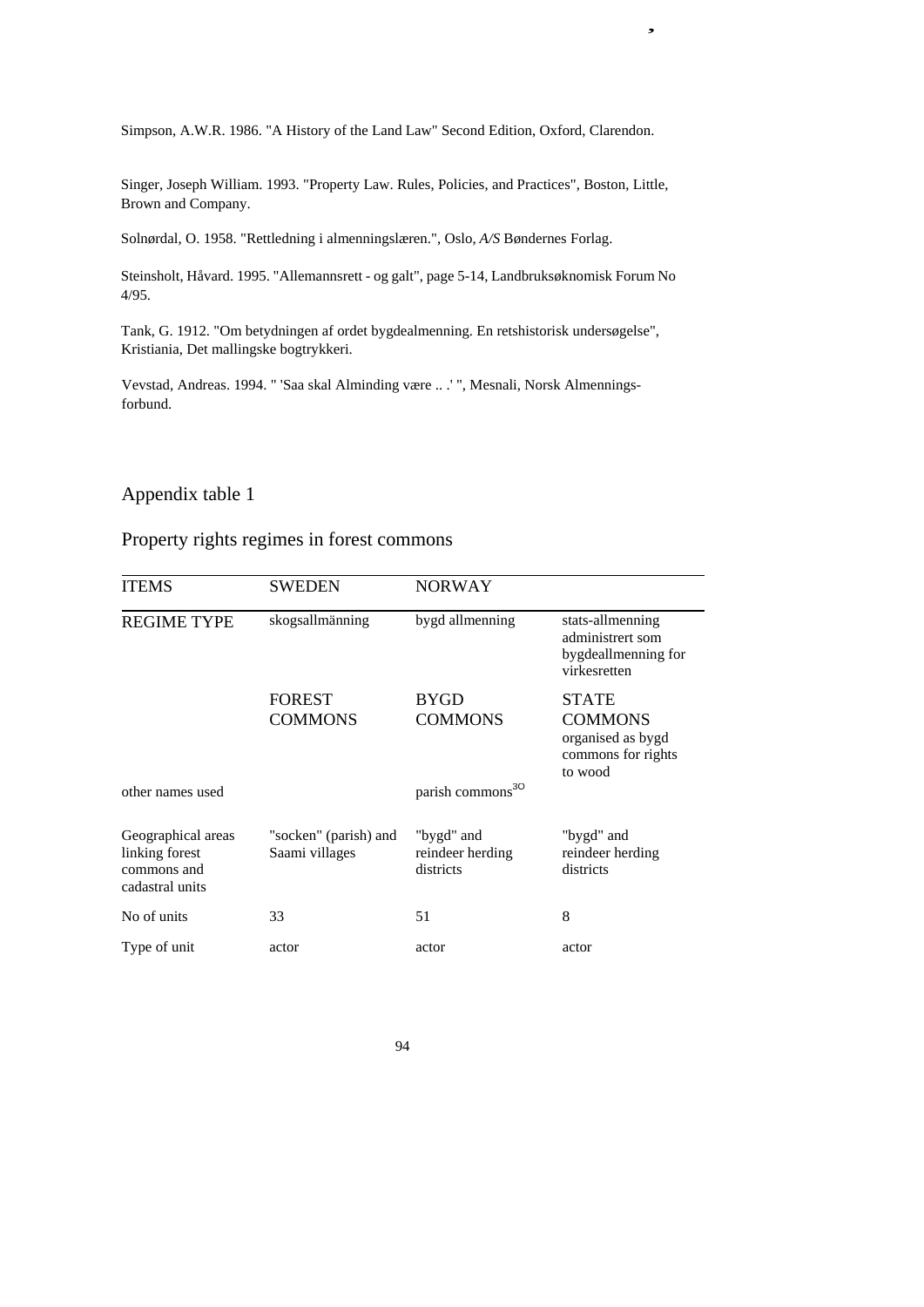SWEDEN skogsallmänning NORWAY<br>bygd-allmenning

bygd-allmenning stats-allmenning administrert som bygde-allmenning for virkesretten

# distributional variables

| owners of ground and<br>remainder            |                                                                                                                             |                                                                                                                                                                   | title to the ground and<br>remainder is held by<br>the state                                                                                                      |
|----------------------------------------------|-----------------------------------------------------------------------------------------------------------------------------|-------------------------------------------------------------------------------------------------------------------------------------------------------------------|-------------------------------------------------------------------------------------------------------------------------------------------------------------------|
| "quasi"-owners of<br>ground and<br>remainder | legitimate<br>agricultural or forest<br>units at the time of<br>creation of the<br>commons or units<br>descended from those | title to the ground<br>and remainder is held<br>by a group of <i>farms</i><br>with rights of<br>common                                                            |                                                                                                                                                                   |
| co-ownership of<br>ground                    | in common                                                                                                                   | in common                                                                                                                                                         | by <i>Statskog SF</i> in trust                                                                                                                                    |
| alienability of ground                       | inalienable from<br>quasi-owner                                                                                             | in alienable from<br>quasi-owner                                                                                                                                  | inalienable with<br>exceptions                                                                                                                                    |
| commoners                                    | *inhabitants of Saami<br>settlements                                                                                        | * rights of common<br>are held by all<br>legitimate farms in<br>the "bygd",<br>* reindeer herding<br>unit registered in the<br>local reindeer<br>herding district | * rights of common<br>are held by all<br>legitimate farms in<br>the "bygd",<br>* reindeer herding<br>unit registered in the<br>local reindeer herding<br>district |
| co-ownership of<br>rights of common          | joint                                                                                                                       | joint                                                                                                                                                             | joint                                                                                                                                                             |
| alienability of rights<br>of common          | inalienable from<br>commoner                                                                                                | in alienable from<br>commoner                                                                                                                                     | inalienable from<br>commoner                                                                                                                                      |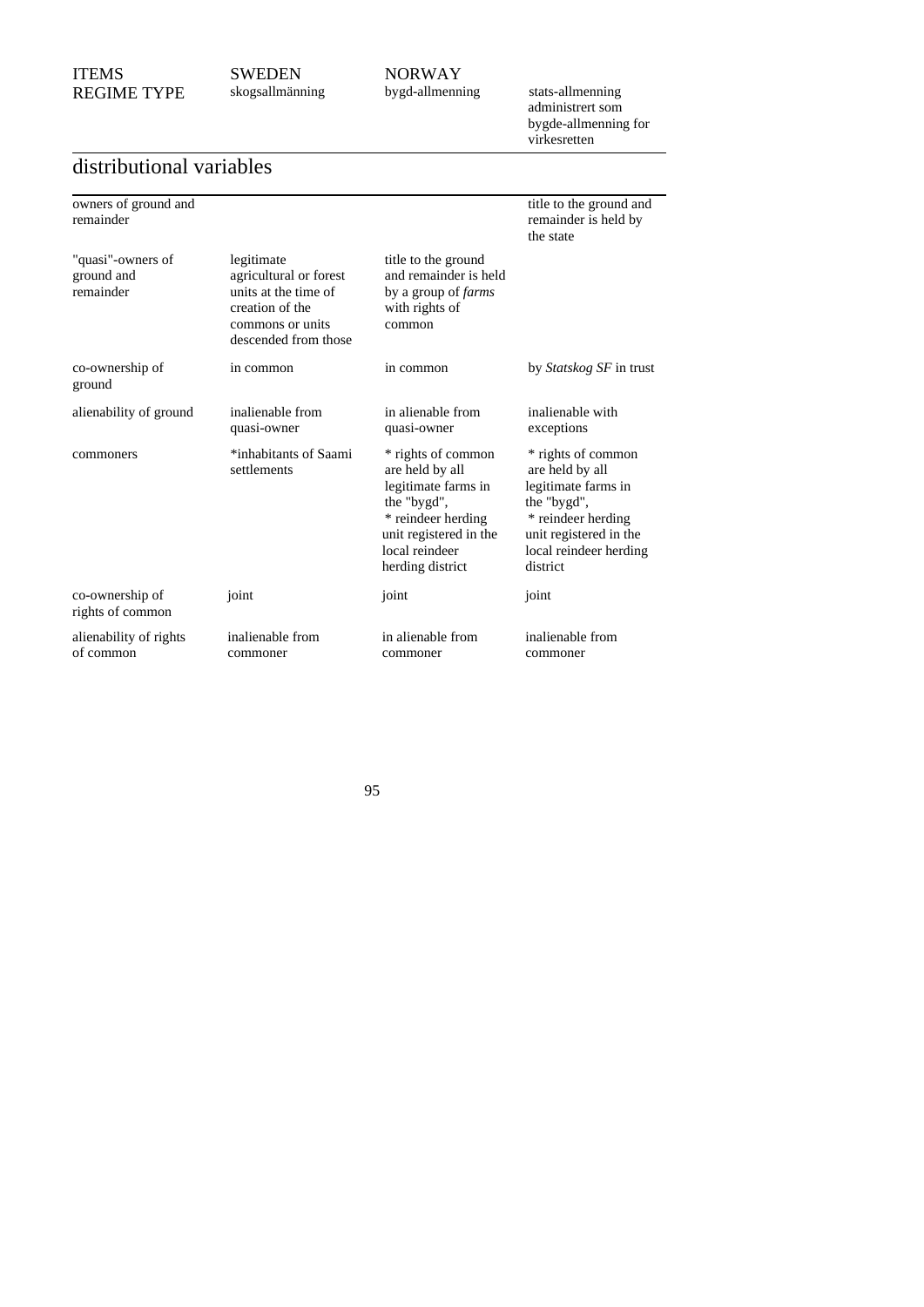| resource systems<br>where rights of<br>common are defined | there are specific<br>rules governing<br>* pasture and wood<br>used in conjunction<br>with reindeer herding | there are specific<br>rules governing<br>*buildings,<br>*pasture,<br>*timber,<br>*fuel wood,<br>*hunting of small<br>game,<br>*fishing<br>*pasture and wood<br>used in conjunction<br>with reindeer herding | there are specific<br>rules governing<br>*timber,<br>*fuel wood<br>* pasture and wood<br>used in conjunction<br>with reindeer herding |
|-----------------------------------------------------------|-------------------------------------------------------------------------------------------------------------|-------------------------------------------------------------------------------------------------------------------------------------------------------------------------------------------------------------|---------------------------------------------------------------------------------------------------------------------------------------|
| <b>ITEMS</b><br><b>REGIME TYPE</b>                        | <b>SWEDEN</b><br>skogsallmånning                                                                            | <b>NORWAY</b><br>bygde-allmenning                                                                                                                                                                           | stats-allmenning<br>administrert som<br>bygde-allmenning for<br>virkesretten                                                          |
|                                                           | management and organisational variables                                                                     |                                                                                                                                                                                                             |                                                                                                                                       |
| responsible actor                                         | board elected by<br>owners of farm units<br>"quasi-owning" the<br>commons                                   | board elected by<br>commoners                                                                                                                                                                               | 1) a board elected by<br>commoners<br>"allmenningsstyret"<br>31 and<br>2) the local chapter of<br>Statskog SF co-<br>manage the wood  |
| voting rights                                             | according to fraction<br>of interest                                                                        | 2 votes for each<br>quasi-owner of rights<br>of common                                                                                                                                                      | resource<br>2 votes for each<br>quasi-owner of rights<br>of common to wood                                                            |
| professional<br>administration                            | required                                                                                                    | required                                                                                                                                                                                                    | required                                                                                                                              |
| change of area                                            | some restrictions                                                                                           | severe restrictions                                                                                                                                                                                         | severe restrictions                                                                                                                   |
| common economic<br>activity                               | variable                                                                                                    | variable                                                                                                                                                                                                    | variable                                                                                                                              |
| profits for owners                                        | variable                                                                                                    | variable                                                                                                                                                                                                    | possible                                                                                                                              |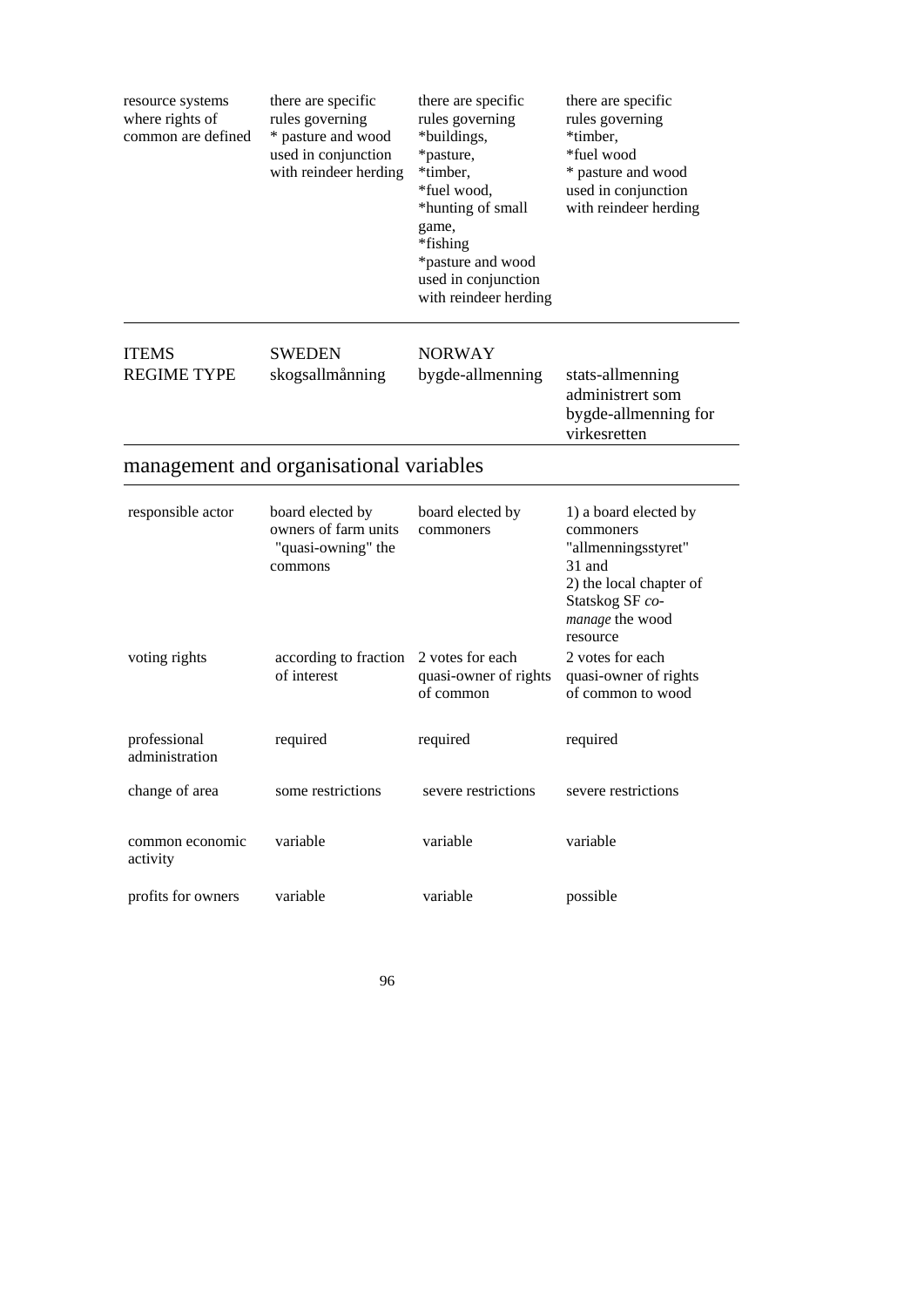| duties of board | represent the owners,<br>management of<br>resources,<br>economic activity,<br>support the activities<br>of the owners and the<br>improvement of the<br>local community | represent both<br>owners and<br>commoners,<br>management of<br>resources.<br>support the<br>improvement of the<br>local community | 1) represent the<br>commoners,<br>co-management of<br>funds designed to<br>cover road<br>maintenance, forest<br>rejuvenation, etc.,<br>2) represent the<br>interest of the owner<br>of the ground,<br>regulation of timber |
|-----------------|------------------------------------------------------------------------------------------------------------------------------------------------------------------------|-----------------------------------------------------------------------------------------------------------------------------------|----------------------------------------------------------------------------------------------------------------------------------------------------------------------------------------------------------------------------|
|                 |                                                                                                                                                                        |                                                                                                                                   | felling                                                                                                                                                                                                                    |

# Appendix table 2 Private commons as a property rights regime

| <b>NORWAY</b>                                                                             |
|-------------------------------------------------------------------------------------------|
| privat-allmenning                                                                         |
| PRIVATE COMMONS                                                                           |
|                                                                                           |
| "bygd"                                                                                    |
| 1 - possibly more <sup>32</sup>                                                           |
| non-actor                                                                                 |
|                                                                                           |
| legal persons without rights of<br>common, and/ or                                        |
| a group of <i>farms</i> consisting of fewer<br>than 50% of those with rights of<br>common |
| in common                                                                                 |
| alienable                                                                                 |
|                                                                                           |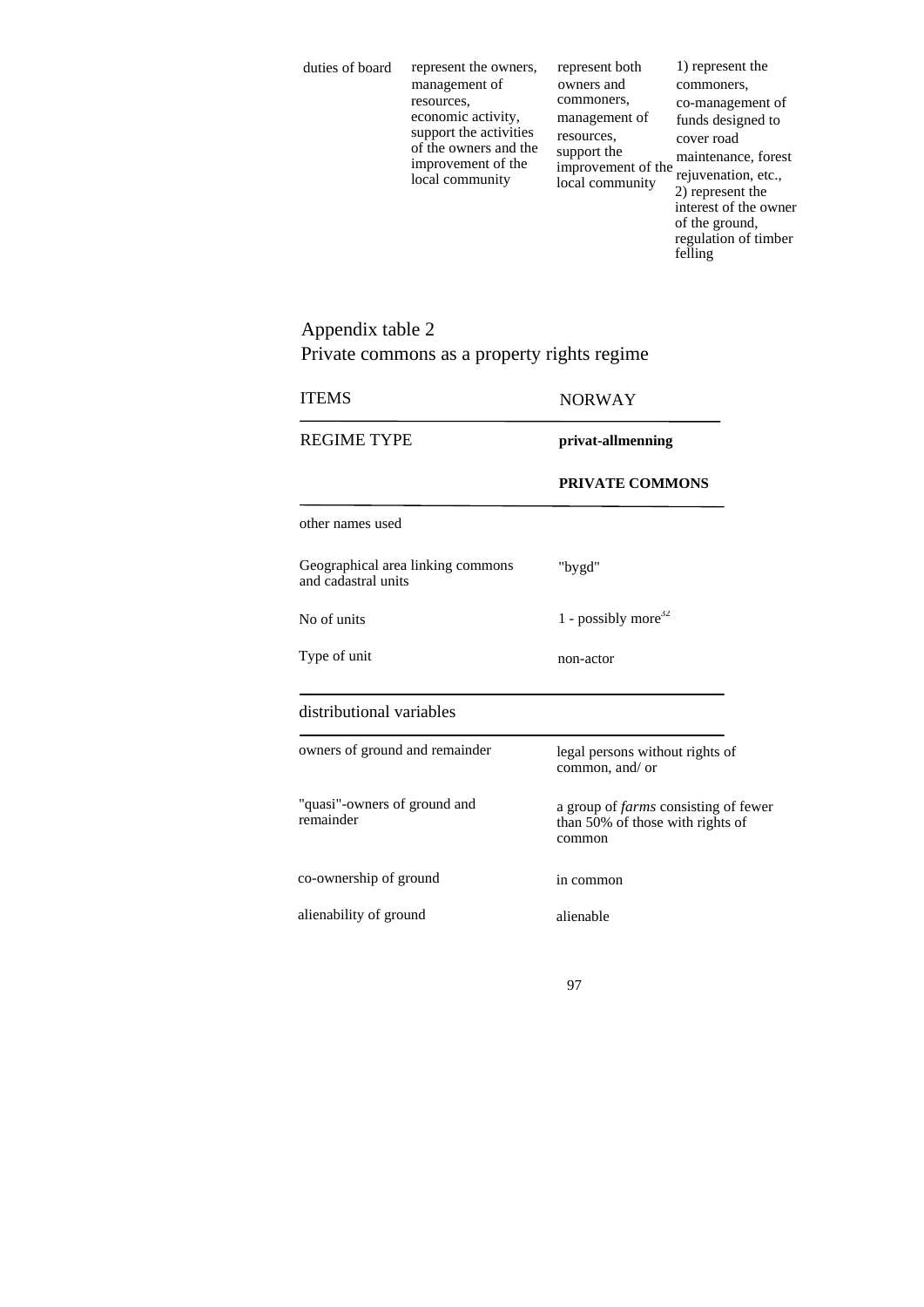| commoners                                              | * rights of common are held by all<br>legitimate farms in the "bygd",<br>* reindeer herding unit registered in<br>the local reindeer herding district                                                                    |
|--------------------------------------------------------|--------------------------------------------------------------------------------------------------------------------------------------------------------------------------------------------------------------------------|
| co-ownership of rights of common                       | joint                                                                                                                                                                                                                    |
| alienability of rights of common                       | inalienable from commoner                                                                                                                                                                                                |
| resource systems where rights of<br>common are defined | there may be specific rules governing<br>some or all of<br>*buildings,<br>*pasture,<br>*timber.<br>*fuel wood,<br>*hunting of small game,<br>*fishing<br>* pasture and wood used in<br>conjunction with reindeer herding |

#### Notes

1 The acid rain which may be threatening the survival of large forest areas are then left out of consideration.

2 "Bygd" is also recognised in Norwegian culture as meaning some kind of local community independent of more formally defined units such as school districts, parishes, or municipalities. However, earlier in our history the bygd would be the smallest administrative unit, the local law district, and later the parish. In Sweden the word would mean the same. Since translation to English has proved difficult, the word "bygd" will be used.

<sup>3</sup> The legal history of the property rights regime of commons in Norway makes if fair to say that they are outstanding examples of "indigenous" knowledge applied to resource management. Students of the rights of common are unable to find any trace of foreign impact on the development of the rights of common. See e.g. Rygg (1972). The "odelsrett" institute has the same long history and also seems rather "indigenous", but its legal history is more variable.

<sup>4</sup> The process through which the King came to regard the commons as his property and the degree of control implied is an interesting topic. It is however fairly c1ear that the Swedish king had more extensive control of "his commons" than the Danish-Norwegian king during the important 17th and 18th centuries.

5 The act from 1857 on forest commons introducing a management system for forest commons other than state commons. In an Act from 22. June 1863 on forestry, private commons were required to go through a land consolidation process dividing the forest area between the owners of the ground and the commoners. If an area was left with rights of common, it became a bygd commons. All private commons where the rights of common included rights to timber are believed to have been dissolved in this way. However, there exists private commons with rights of common to pasture, fishing and hunting of small game. One such, Meråker almenning, is discussed in NOU 1985:32, pp.36-38. Presumably there are more of them. How many is not known and the acts enacted since 1863 have to an increasing degree disregarded their existence, presuming their significance to be declining.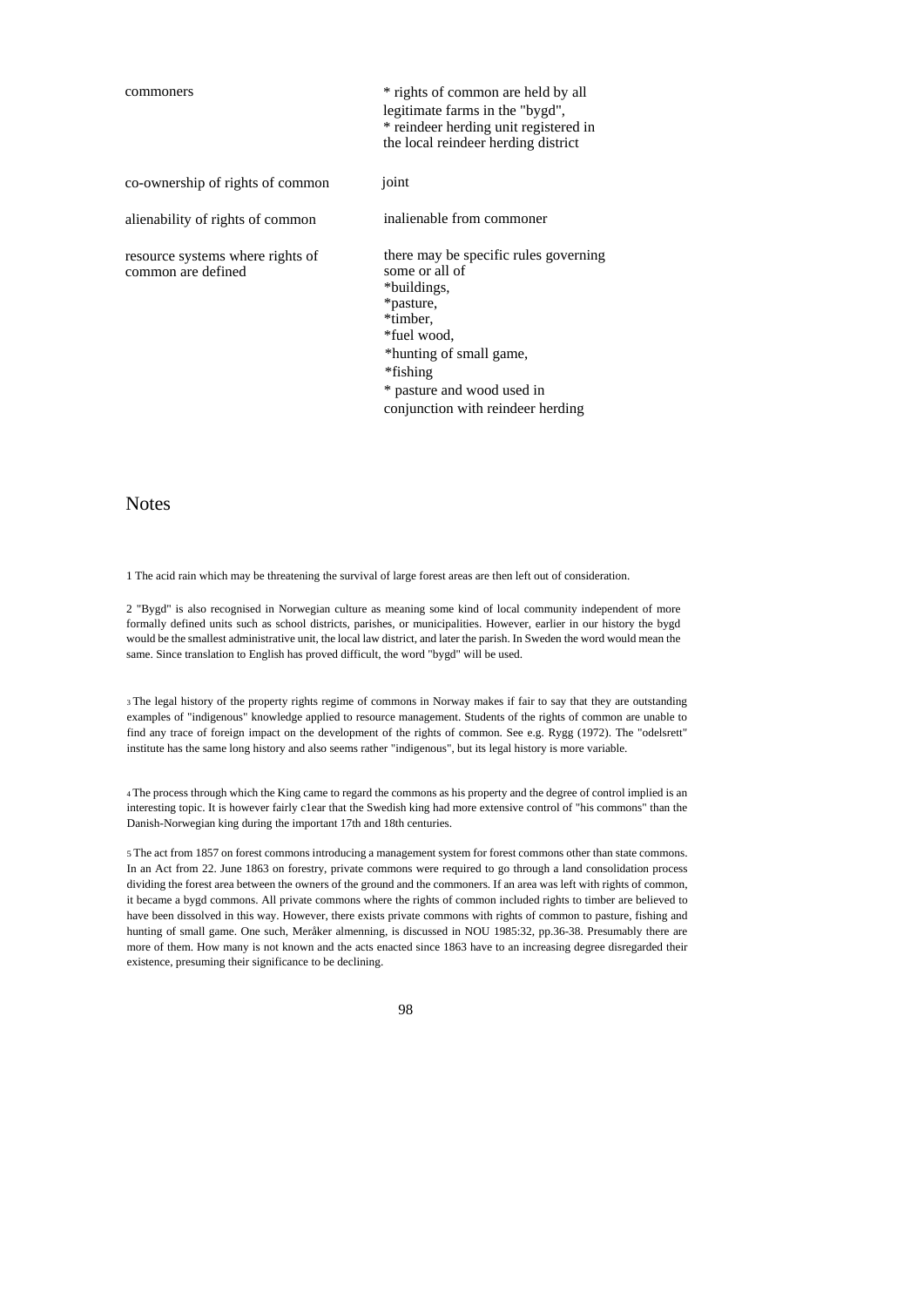<sup>6</sup> See Acts of 20 August 1726, 7 October 1728, 8 December 1733, and 8 March 1740.

7The act annulled §38 in the act of 20. August 1821 which said "The forest commons owned by the state shall until further notice not be subject to sale or alienation". Selling the commons had obviously been debated.

<sup>8</sup> My sources are Singer 1993, Lawson and Rudden 1982, and Simpson 1986.

9 Today it is concluded that the joint ownership situation is ideal for the functioning of trusts and is said to apply to the management of property while ownership in common applies to the beneficial enjoyment of property (Lawson and Rudden 1982, p. 83,84).

<sup>10</sup> The right to the entire property for owners in common is often defined by the phrase "the co-owners hold undivided shares". It is the physical object of ownership which is undivided.

11For historical reasons the English terms are joint tenancy and tenancy in common if the object of interest is land. Here we will use ownership in common and joint ownership also if the object of interest is land.

12The standard treatments of the law of property (Singer 1993, Lawson and Rudden 1982) do not discuss "Right of Common". Profits are defined as a type of easement by the law of servitudes (Lawson and Rudden 1982:129-130); Singer 1993:367). In discussing profits Lawson and Rudden (1982:130) divide them into two types, one type is seen as "survivals of old manorial customary arrangements, whereby the tenants of a manor had the right, for instance, to pasture their animals on the waste of the manor" . This type of profit is linked to some tenement. The other type of profit exists "in gross", i.e. it belongs to a person. Rights of common is discussed by Simpson (1986:107-108) but also he sees them as "essentially incidental to a system of agriculture which is no longer in use in most of the country, though in hill-farming country the right to pasture sheep on moor land commons remains essential to the type of farming practised." (Simpson 1986:261).

13 Appendant profits was in England exc1usively rights of pasture (Simpson 1986:111)

<sup>14</sup> If the holding was split up the appendant rights would also be subdivided (Simpson 1986: 112).

15See Berge and Sevatdal 1995 pp.266-268. One may say that the right to use some resource is quasi-owned if it is *inalienably* attached to legal persons in their capacities of being residents in an area or citizens of a state or to estates in their capacity as a cadastral units. An estate is not a legal person, but the right to use some particular resource can be inalienably attached to an estate and the use limited by the "needs" of the estate. The ability of estates to hold resources in quasi-ownership is the basis for calling them quasi-owners. The right to resources held in quasi-ownership may be annulled (extinguished), but not transferred independently of the estate. Selling the estate implies selling those particular rights as well. If the quasi-owner ceases to exist, the resource held in quasi-ownership will either also cease to exist or revert to the co-owners in case of joint quasi-ownership, not to any descendants of the estate. If two farm estates, both with rights to hunting in the commons, are joined, the new estate will not have the hunting rights of both the former farm estates, only the hunting rights of one quasi-owner.

<sup>16</sup> The principle of all men's rights as defined in Scandinavia is virtually unknown in the U.S.A. and England, but fairly common - although with variations - elsewhere in Europe (Steinsholt 1995). The struggle to keep and extend the rights of way tied to the system of footpaths and to establish a freedom to wander in England is vividly described by Marion Shoard (1987). In the USA public rights of access varies widely from region to region.

17 Rules for hunting of small game with dog can be decided upon by the local government of the state commons, the "Mountain council", and can thus vary from one commons to the other. The Mountain council can also extend the right to fish to persons without permanent residence in Norway. See Act of 6 June 1976.

<sup>18</sup> They can also limit the number of hunters of small game but will then have to distribute the hunting permits fairly among people form outside and inside the bygd.

0<sup>9</sup>